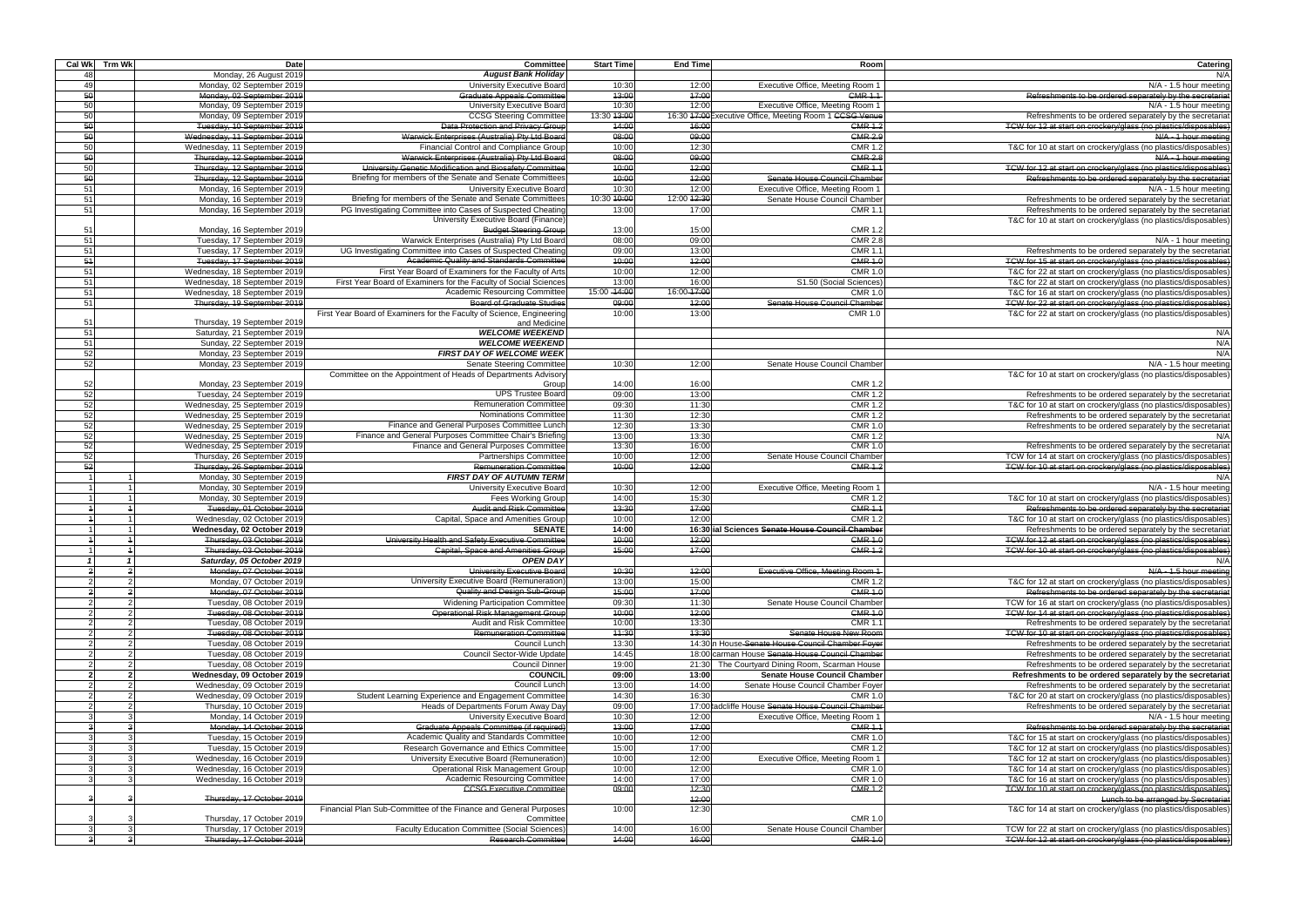|                |                             | Warwick University Training Ltd., Warwick University Services Ltd. and<br>Warwick University Enterprises Ltd Boards |                |             |                                                   |                                                                                                            |
|----------------|-----------------------------|---------------------------------------------------------------------------------------------------------------------|----------------|-------------|---------------------------------------------------|------------------------------------------------------------------------------------------------------------|
|                | Thursday, 17 October 2019   |                                                                                                                     | 15:30          | 17:00       | <b>CMR 1.2</b>                                    | N/A - 1.5 hour meeting                                                                                     |
| 3              | Friday, 18 October 2019     | University of Warwick Science Business Innovation Centre Ltd                                                        | 09:30          | 10:15       | <b>CMR 1.2</b>                                    | T&C for 14 at start on crockery/glass (no plastics/disposables)                                            |
|                | Friday, 18 October 2019     | University of Warwick Science Park Innovation Centre Ltd.                                                           | 10:15          | 11:00       | <b>CMR 1.2</b>                                    | N/A - refreshments from previous meeting                                                                   |
|                | Friday, 18 October 2019     | University of Warwick Science Park Board                                                                            | 11:00          | 12:00       | <b>CMR 1.2</b>                                    | N/A - refreshments from previous meeting                                                                   |
|                | Friday, 18 October 2019     | University of Warwick Science Park Concepts Ltd                                                                     | 13:00          | 13:30       | <b>CMR 1.2</b>                                    | T&C for 14 at start on crockery/glass (no plastics/disposables)                                            |
|                | Friday, 18 October 2019     | <b>Warwick Learning Limited</b>                                                                                     | 13:30          | 15:00       | <b>CMR 1.2</b>                                    | N/A - refreshments from previous meeting                                                                   |
| $\cdot$        | Saturday, 19 October 2019   | <b>OPEN DAY</b>                                                                                                     |                |             |                                                   | N/A                                                                                                        |
|                | Monday, 21 October 2019     | <b>Steering Committee</b>                                                                                           | 10:30          | 12:00       | Senate House Council Chamber                      | N/A - 1.5 hour meeting                                                                                     |
|                | Monday, 21 October 2019     | University Executive Board (Remuneration)                                                                           | 13:00          | 15:00       | <b>CMR 1.2</b>                                    | TCW for 12 at start on crockery/glass (no plastics/disposables)                                            |
|                | Monday, 21 October 2019     | PG Investigating Committee into Cases of Suspected Cheating                                                         | 13:00          | 17:00       | CMR 1.                                            | Refreshments to be ordered separately by the secretariat                                                   |
|                |                             |                                                                                                                     |                |             |                                                   |                                                                                                            |
|                | Tuesday, 22 October 2019    | <b>CCSG Executive Committee</b>                                                                                     | 09:00          | 12:00       | Sports Hub Space                                  | Refreshments to be ordered separately by the secretariat                                                   |
|                | Tuesday, 22 October 2019    | <b>Investment Sub-Committee</b>                                                                                     | 13:00          | 15:00       | The Shard                                         | Refreshments to be ordered separately by the secretariat                                                   |
|                | Tuesday, 22 October 2019    | Data Protection and Privacy Group                                                                                   | 14:00          | 16:00       | <b>CMR 1.2</b>                                    | T&C for 12 at start on crockery/glass (no plastics/disposables)                                            |
|                | Wednesday, 23 October 2019  | Faculty Education Committee (Arts)                                                                                  | 14:00 10:00    | 16:00 12:00 | Senate House Council Chamber                      | TCW for 18 at start on crockery/glass (no plastics/disposables)                                            |
|                | Thursday, 24 October 2019   | <b>Research Committee</b>                                                                                           | 09:00          | 11:00       | Executive Office, Meeting Room 1                  | T&C for 12 at start on crockery/glass (no plastics/disposables)                                            |
|                | Thursday, 24 October 2019   | University Genetic Modification and Biosafety Committee                                                             | 10:00          | 12:00       | CMR 1.1                                           | T&C for 12 at start on crockery/glass (no plastics/disposables)                                            |
|                |                             | Faculty Education Committee (Science, Engineering and Medicine)                                                     |                |             | Senate House Council Chamber                      | TCW for 20 at start on crockery/glass (no plastics/disposables)                                            |
|                | Thursday, 24 October 2019   |                                                                                                                     | 11:00          | 13:00       |                                                   |                                                                                                            |
|                | Friday, 25 October 2019     | <b>Research Committee</b>                                                                                           | 09:00          | 11:00       | <b>CMR 1.0</b>                                    | TCW for 12 at start on crockery/glass (no plastics/disposables)                                            |
|                | Monday, 28 October 2019     | University Executive Board                                                                                          | 10:30          | 12:00       | Executive Office, Meeting Room 1                  | N/A - 1.5 hour meeting                                                                                     |
|                |                             | University Executive Board (Remuneration)                                                                           |                |             |                                                   |                                                                                                            |
|                | Monday, 28 October 2019     |                                                                                                                     | 13:00          | 15:00       | <b>CMR 1.2</b>                                    | T&C for 12 at start on crockery/glass (no plastics/disposables)                                            |
|                | Tuesday, 29 October 2019    | <b>Committee Secretaries' Meeting</b>                                                                               | 10:00          | 12:00       | <b>CMR 1.0</b>                                    | Refreshments to be ordered separately by the secretariat                                                   |
|                | Wednesday, 30 October 2019  | Academic Staff Committee                                                                                            | 09:00          | 11:00       | <b>CMR 1.0</b>                                    | T&C for 12 at start on crockery/glass (no plastics/disposables)                                            |
|                | Monday, 04 November 2019    | Students' Union Liaison Group                                                                                       | 10:00          | 12:00       | <b>CMR 1.0</b>                                    | T&C for 16 at start on crockery/glass (no plastics/disposables)                                            |
|                | Monday, 04 November 2019    | University Executive Board                                                                                          | 10:30          | 12:00       | Executive Office, Meeting Room 1                  | N/A - 1.5 hour meeting                                                                                     |
|                | Monday, 04 November 2019    | University Health and Safety Executive Committee                                                                    | 11:00          | 13:00       | <b>CMR 1.1</b>                                    | T&C for 12 at start on crockery/glass (no plastics/disposables)                                            |
|                |                             | Academic Resourcing Committee Meeting with Heads of Departments                                                     | 16:00          | 17:00       | <b>CMR 1.0</b>                                    |                                                                                                            |
|                | Monday, 04 November 2019    |                                                                                                                     |                |             |                                                   | N/A - 1 hour meeting                                                                                       |
| 6              | Tuesday, 05 November 2019   | <b>Honorary Degrees Committee</b>                                                                                   | 11:30          | 12:30       | <b>CMR 1.2</b>                                    | T&C for 10 at start on crockery/glass (no plastics/disposables)                                            |
| $\epsilon$     | Tuesday, 05 November 2019   | Finance and General Purposes Committee Lunch                                                                        | 12:30          | 13:30       | <b>CMR 1.0</b>                                    | Refreshments to be ordered separately by the secretariat                                                   |
|                |                             | Finance and General Purposes Committee Chair's Briefing                                                             | 13:00          | 13:30       | <b>CMR 1.2</b>                                    |                                                                                                            |
|                | Tuesday, 05 November 2019   |                                                                                                                     |                |             |                                                   | N/A                                                                                                        |
|                | Tuesday, 05 November 2019   | Finance and General Purposes Committee                                                                              | 13:30          | 16:00       | <b>CMR 1.0</b>                                    | Refreshments to be ordered separately by the secretariat                                                   |
|                | Wednesday, 06 November 2019 | University Health and Safety Committee                                                                              | 10:00          | 12:00       | <b>CMR 1.0</b>                                    | T&C for 20 at start on crockery/glass (no plastics/disposables)                                            |
|                | Wednesday, 06 November 2019 | University Estate Committee Lunch                                                                                   | 13:00          | 14:00       | Senate House Council Chamber Foyer                | Refreshments to be ordered separately by the secretariat                                                   |
| 6              | Wednesday, 06 November 2019 | University Estate Committee Chair's Briefing                                                                        | 13:30          | 14:00       | Senate House Executive Office                     | N/A                                                                                                        |
|                | Wednesday, 06 November 2019 | <b>University Estate Committee</b>                                                                                  | 14:00          | 16:00       | Senate House Council Chamber                      | TCW for 12 at start on crockery/glass (no plastics/disposables)                                            |
|                | Thursday, 07 November 2019  | Warwick Enterprises (Australia) Pty Ltd Board                                                                       | 08:00          | 09:00       | <b>CMR 2.8</b>                                    | N/A - 1 hour meeting                                                                                       |
|                | Thursday, 07 November 2019  | <b>Board of Graduate Studies</b>                                                                                    | 09:30 09:00    | 11:30 12:00 | Senate House Council Chamber                      | TCW for 22 at start on crockery/glass (no plastics/disposables)                                            |
|                | Thursday, 07 November 2019  | Board of the Faculty of Social Sciences Lunch                                                                       | 12:00          | 44:00       | Senate House Council Chamber Foyer                | Refreshments to be ordered separately by the secretariat                                                   |
|                |                             | Board of the Faculty of Social Sciences                                                                             |                |             | Senate House Council Chamber                      |                                                                                                            |
|                | Thursday, 07 November 2019  |                                                                                                                     | 14:00          | 16:00       |                                                   | TCW for 20 at start on crockery/glass (no plastics/disposables)                                            |
|                | Monday, 11 November 2019    | University Executive Board                                                                                          | 10:30          | 12:00       | Executive Office, Meeting Room 1                  | N/A - 1.5 hour meeting                                                                                     |
|                | Monday, 11 November 2019    | Board of the Faculty of Science, Engineering and Medicine Lunch                                                     | 13:00 12:00    | 14:00       | <b>CMR 1.0</b>                                    | Refreshments to be ordered separately by the secretariat                                                   |
|                | Monday, 11 November 2019    | Board of the Faculty of Science, Engineering and Medicine                                                           | 14:00          | 16:00       | <b>CMR 1.0</b>                                    | T&C for 20 at start on crockery/glass (no plastics/disposables)                                            |
|                | Tuesday, 12 November 2019   | Board of the Faculty of Arts (including working lunch)                                                              | 12:00          | 14:30       | Senate House Council Chamber                      | TCW for 20 at start on crockery/glass (no plastics/disposables)                                            |
|                | Tuesday, 12 November 2019   | <b>Audit and Risk Committee</b>                                                                                     | 13:30          | 17:00       | <b>CMR 1.1</b>                                    | Refreshments to be ordered separately by the secretariat                                                   |
|                | Tuesday, 12 November 2019   | <b>Equality and Diversity Committee</b>                                                                             | 13:30          | 15:30       | <b>CMR 1.0</b>                                    | T&C for 16 at start on crockery/glass (no plastics/disposables)                                            |
|                | Wednesday, 13 November 2019 | University Professorial Promotions Committee                                                                        | 09:00          | 13:00       |                                                   | CMR 1.2 for 10 at start on crockery/glass (no plastics/disposables). Please refresh for 10 people at 11am. |
| $\overline{f}$ | Wednesday, 13 November 2019 | <b>Lord Rootes Memorial Fund Committee</b>                                                                          | 44:00          | 13:00       | <b>CMR 1.1</b>                                    | T&C for 10 at start on crockery/glass (no plastics/disposables)                                            |
|                | Wednesday, 13 November 2019 |                                                                                                                     |                |             |                                                   |                                                                                                            |
|                |                             | <b>Equality and Diversity Committee</b>                                                                             | 44:00          | 16:00       | <b>CMR 1.0</b>                                    | TCW for 16 at start on crockery/glass (no plastics/disposables)                                            |
|                | Thursday, 14 November 2019  | <b>Lord Rootes Memorial Fund Committee</b>                                                                          | 10:00          | 42:00       | <b>GMR 1.1</b>                                    | TCW for 10 at start on crockery/glass (no plastics/disposables)                                            |
|                | Thursday, 14 November 2019  | Student Learning Experience and Engagement Committee                                                                | 13:30          | 15:30       | <b>CMR 1.0</b>                                    | T&C for 20 at start on crockery/glass (no plastics/disposables)                                            |
|                | Monday, 18 November 2019    | <b>Steering Committee</b>                                                                                           | 10:30          | 12:00       | Senate House Council Chamber                      | $N/A - 1.5$ hour meeting                                                                                   |
|                | Monday, 18 November 2019    | PG Investigating Committee into Cases of Suspected Cheating                                                         | 13:00          | 17:00       | <b>CMR 1.1</b>                                    | Refreshments to be ordered separately by the secretariat                                                   |
|                |                             | Committee on the Appointment of Heads of Departments Advisory                                                       |                |             |                                                   | T&C for 10 at start on crockery/glass (no plastics/disposables)                                            |
|                | Monday, 18 November 2019    | Group                                                                                                               | 14:00          | 16:00       | <b>CMR 1.2</b>                                    |                                                                                                            |
| 8              | Tuesday, 19 November 2019   | Academic Quality and Standards Committee                                                                            | 10:00          | 12:00       | <b>CMR 1.0</b>                                    | T&C for 15 at start on crockery/glass (no plastics/disposables)                                            |
|                |                             | Lord Bhattacharyya Family Trust Fund (including working lunch)                                                      | 42:00          | 12:45       |                                                   |                                                                                                            |
|                | Tuesday, 19 November 2019   |                                                                                                                     |                |             | 13:00 Executive Office Meeting Room, Senate House | Refreshments to be ordered separately by the secretariat                                                   |
|                |                             | Trustees of the University of Warwick Foundation Fund                                                               | 12:45          | 13:30       |                                                   | TCW for 10 at start on crockery/glass (no plastics/disposables)                                            |
|                | Tuesday, 19 November 2019   |                                                                                                                     | 43:00          | 44:00       | CMR 1.2 Senate House New Room                     |                                                                                                            |
|                |                             |                                                                                                                     |                |             | CMR 1.                                            |                                                                                                            |
|                | Tuesday, 19 November 2019   | Audit and Risk Committee                                                                                            | 13:30          | 17:00       |                                                   | Refreshments to be ordered separately by the secretariat                                                   |
|                |                             |                                                                                                                     | 09:45          | 11:45       |                                                   |                                                                                                            |
|                | Tuesday, 19 November 2019   | <b>Remuneration Committee</b>                                                                                       | 14:30          | 16:30       | Senate House New Room                             | TCW for 10 at start on crockery/glass (no plastics/disposables)                                            |
| 8              | Tuesday, 19 November 2019   | <b>Council Strategic Discussion Topic</b>                                                                           | 17:15 17:00:00 | 19:00       | Senate House Council Chamber                      | Refreshments to be ordered separately by the secretariat                                                   |
| 8              | Tuesday, 19 November 2019   | <b>Council Dinner</b>                                                                                               | 19:15          |             | 21:30e Courtyard Dining Room, Scarman House TBC   | Refreshments to be ordered separately by the secretariat                                                   |
|                | Wednesday, 20 November 2019 | <b>COUNCIL</b>                                                                                                      | 09:00          | 13:00       | <b>Senate House Council Chamber</b>               | Refreshments to be ordered separately by the secretariat                                                   |
| -8             | Wednesday, 20 November 2019 | Council Lunch                                                                                                       | 13:00          | 14:00       | Senate House Council Chamber Foyer                | Refreshments to be ordered separately by the secretariat                                                   |
|                | Wednesday, 20 November 2019 | <b>Fundraising Ethics Committee</b>                                                                                 | 14:00          | 16:00       | Senate House Council Chamber                      | TCW for 10 at start on crockery/glass (no plastics/disposables)                                            |
|                | Thursday, 21 November 2019  | Warwick Enterprises (Australia) Pty Ltd Board                                                                       | 08:00          | 09:00       | <b>CMR 2.8</b>                                    | N/A - 1 hour meeting                                                                                       |
|                |                             | <b>CCSG Executive Committee</b>                                                                                     | 09:00          | 12:30       | CMR 1.1 CMR 1.2                                   |                                                                                                            |
|                |                             |                                                                                                                     |                |             |                                                   | Refreshments to be ordered separately by the secretariat                                                   |
|                | Thursday, 21 November 2019  |                                                                                                                     |                | 42:00       |                                                   |                                                                                                            |
| 8              | Thursday, 21 November 2019  | Partnerships Committee                                                                                              | 10:00          | 12:00       | Senate House Council Chamber                      | TCW for 14 at start on crockery/glass (no plastics/disposables)                                            |
| 8              | Thursday, 21 November 2019  | Capital, Space and Amenities Group                                                                                  | 15:00          | 17:00       | CMR 1.1 CMR 1.2                                   | T&C for 10 at start on crockery/glass (no plastics/disposables)                                            |
| 8              | Friday, 22 November 2019    | <b>UPS Trustee Board</b>                                                                                            | 09:00          | 13:00       | <b>CMR 1.2</b>                                    | Refreshments to be ordered separately by the secretariat                                                   |
| q              | Monday, 25 November 2019    | University Executive Board                                                                                          | 10:30          | 12:00       | Executive Office, Meeting Room 1                  | N/A - 1.5 hour meeting                                                                                     |
| 9              | Tuesday, 26 November 2019   | <b>Widening Participation Committee</b>                                                                             | 09:30          | 11:30       | Senate House Council Chamber                      | TCW for 16 at start on crockery/glass (no plastics/disposables)                                            |
|                |                             |                                                                                                                     |                |             |                                                   |                                                                                                            |

| <b>CMR 1.2</b>                                                 | $N/A - 1.5$ hour meeting                                                                                                                                                      |
|----------------------------------------------------------------|-------------------------------------------------------------------------------------------------------------------------------------------------------------------------------|
| <b>CMR 1.2</b>                                                 | T&C for 14 at start on crockery/glass (no plastics/disposables)                                                                                                               |
| <b>CMR 1.2</b>                                                 | N/A - refreshments from previous meeting                                                                                                                                      |
| <b>CMR 1.2</b>                                                 | N/A - refreshments from previous meeting                                                                                                                                      |
| <b>CMR 1.2</b>                                                 | T&C for 14 at start on crockery/glass (no plastics/disposables)                                                                                                               |
| <b>CMR 1.2</b>                                                 | N/A - refreshments from previous meeting                                                                                                                                      |
|                                                                | N/A                                                                                                                                                                           |
| Senate House Council Chamber                                   | $N/A - 1.5$ hour meeting                                                                                                                                                      |
| <b>CMR 1.2</b>                                                 | TCW for 12 at start on crockery/glass (no plastics/disposables)                                                                                                               |
| <b>CMR 1.1</b>                                                 | Refreshments to be ordered separately by the secretariat                                                                                                                      |
| Sports Hub Space 1                                             | Refreshments to be ordered separately by the secretariat                                                                                                                      |
| The Shard                                                      | Refreshments to be ordered separately by the secretariat                                                                                                                      |
| <b>CMR 1.2</b>                                                 | T&C for 12 at start on crockery/glass (no plastics/disposables                                                                                                                |
| Senate House Council Chamber                                   | TCW for 18 at start on crockery/glass (no plastics/disposables                                                                                                                |
| ecutive Office, Meeting Room 1                                 | T&C for 12 at start on crockery/glass (no plastics/disposables                                                                                                                |
| <b>CMR 1.1</b>                                                 | T&C for 12 at start on crockery/glass (no plastics/disposables                                                                                                                |
| Senate House Council Chamber                                   | TCW for 20 at start on crockery/glass (no plastics/disposables)                                                                                                               |
|                                                                |                                                                                                                                                                               |
| <b>CMR 1.0</b>                                                 | TCW for 12 at start on crockery/glass (no plastics/disposables)                                                                                                               |
| ecutive Office, Meeting Room 1                                 | N/A - 1.5 hour meeting                                                                                                                                                        |
| <b>CMR 1.2</b>                                                 | T&C for 12 at start on crockery/glass (no plastics/disposables)                                                                                                               |
| <b>CMR 1.0</b>                                                 | Refreshments to be ordered separately by the secretariat                                                                                                                      |
| <b>CMR 1.0</b>                                                 | T&C for 12 at start on crockery/glass (no plastics/disposables                                                                                                                |
| <b>CMR 1.0</b>                                                 | T&C for 16 at start on crockery/glass (no plastics/disposables)                                                                                                               |
| ecutive Office, Meeting Room 1                                 | N/A - 1.5 hour meeting                                                                                                                                                        |
| <b>CMR 1.1</b>                                                 | T&C for 12 at start on crockery/glass (no plastics/disposables)                                                                                                               |
| <b>CMR 1.0</b>                                                 |                                                                                                                                                                               |
|                                                                | N/A - 1 hour meeting                                                                                                                                                          |
| <b>CMR 1.2</b>                                                 | T&C for 10 at start on crockery/glass (no plastics/disposables)                                                                                                               |
| <b>CMR 1.0</b>                                                 | Refreshments to be ordered separately by the secretariat                                                                                                                      |
| <b>CMR 1.2</b>                                                 | N/A                                                                                                                                                                           |
| <b>CMR 1.0</b>                                                 | Refreshments to be ordered separately by the secretariat                                                                                                                      |
| <b>CMR 1.0</b>                                                 | T&C for 20 at start on crockery/glass (no plastics/disposables)                                                                                                               |
| e House Council Chamber Foyer                                  | Refreshments to be ordered separately by the secretariat                                                                                                                      |
| Senate House Executive Office                                  | N/A                                                                                                                                                                           |
| Senate House Council Chamber                                   | TCW for 12 at start on crockery/glass (no plastics/disposables)                                                                                                               |
| <b>CMR 2.8</b>                                                 | N/A - 1 hour meeting                                                                                                                                                          |
| Senate House Council Chamber                                   | TCW for 22 at start on crockery/glass (no plastics/disposables                                                                                                                |
| <b>B House Council Chamber Foyer</b>                           | Refreshments to be ordered separately by the secretariat                                                                                                                      |
| Senate House Council Chamber                                   | TCW for 20 at start on crockery/glass (no plastics/disposables)                                                                                                               |
| ecutive Office, Meeting Room 1                                 | $N/A - 1.5$ hour meeting                                                                                                                                                      |
| <b>CMR 1.0</b>                                                 | Refreshments to be ordered separately by the secretariat                                                                                                                      |
| <b>CMR 1.0</b>                                                 | T&C for 20 at start on crockery/glass (no plastics/disposables)                                                                                                               |
| Senate House Council Chamber                                   | TCW for 20 at start on crockery/glass (no plastics/disposables                                                                                                                |
| <b>CMR 1.1</b>                                                 | Refreshments to be ordered separately by the secretariat                                                                                                                      |
| <b>CMR 1.0</b>                                                 | T&C for 16 at start on crockery/glass (no plastics/disposables)<br>CMR 1.2 for 10 at start on crockery/glass (no plastics/disposables). Please refresh for 10 people at 11 am |
|                                                                |                                                                                                                                                                               |
| <b>CMR 1.1</b><br><b>CMR 1.0</b>                               | T&C for 10 at start on crockery/glass (no plastics/disposables)<br>TCW for 16 at start on crockery/glass (no plastics/disposables)                                            |
| <b>CMR 1.1</b>                                                 | TCW for 10 at start on crockery/glass (no plastics/disposables)                                                                                                               |
| <b>CMR 1.0</b>                                                 | T&C for 20 at start on crockery/glass (no plastics/disposables                                                                                                                |
| Senate House Council Chamber                                   | N/A - 1.5 hour meeting                                                                                                                                                        |
| <b>CMR 1.1</b>                                                 | Refreshments to be ordered separately by the secretariat                                                                                                                      |
|                                                                | T&C for 10 at start on crockery/glass (no plastics/disposables)                                                                                                               |
| <b>CMR 1.2</b>                                                 |                                                                                                                                                                               |
| <b>CMR 1.0</b>                                                 | T&C for 15 at start on crockery/glass (no plastics/disposables                                                                                                                |
|                                                                |                                                                                                                                                                               |
| e Meeting Room, Senate House                                   | Refreshments to be ordered separately by the secretariat                                                                                                                      |
|                                                                | TCW for 10 at start on crockery/glass (no plastics/disposables)                                                                                                               |
| IR 1.2 <del>Senate House New Room</del>                        |                                                                                                                                                                               |
| <b>CMR 1.1</b>                                                 | Refreshments to be ordered separately by the secretariat                                                                                                                      |
|                                                                |                                                                                                                                                                               |
| Senate House New Room                                          | TCW for 10 at start on crockery/glass (no plastics/disposables)                                                                                                               |
| Senate House Council Chamber                                   | Refreshments to be ordered separately by the secretariat                                                                                                                      |
| ing Room, Scarman House TBC                                    | Refreshments to be ordered separately by the secretariat                                                                                                                      |
| enate House Council Chamber                                    | Refreshments to be ordered separately by the secretariat                                                                                                                      |
| e House Council Chamber Foyer                                  | Refreshments to be ordered separately by the secretariat                                                                                                                      |
| Senate House Council Chamber                                   | TCW for 10 at start on crockery/glass (no plastics/disposables)                                                                                                               |
| <b>CMR 2.8</b>                                                 | N/A - 1 hour meeting                                                                                                                                                          |
| CMR 1.1 CMR 1.2                                                | Refreshments to be ordered separately by the secretariat                                                                                                                      |
|                                                                |                                                                                                                                                                               |
| Senate House Council Chamber                                   | TCW for 14 at start on crockery/glass (no plastics/disposables)                                                                                                               |
| CMR 1.1 CMR 1.2<br><b>CMR 1.2</b>                              | T&C for 10 at start on crockery/glass (no plastics/disposables)                                                                                                               |
|                                                                | Refreshments to be ordered separately by the secretariat                                                                                                                      |
| ecutive Office, Meeting Room 1<br>Senate House Council Chamber | $N/A - 1.5$ hour meeting<br>TCW for 16 at start on crockery/glass (no plastics/disposables)                                                                                   |
|                                                                |                                                                                                                                                                               |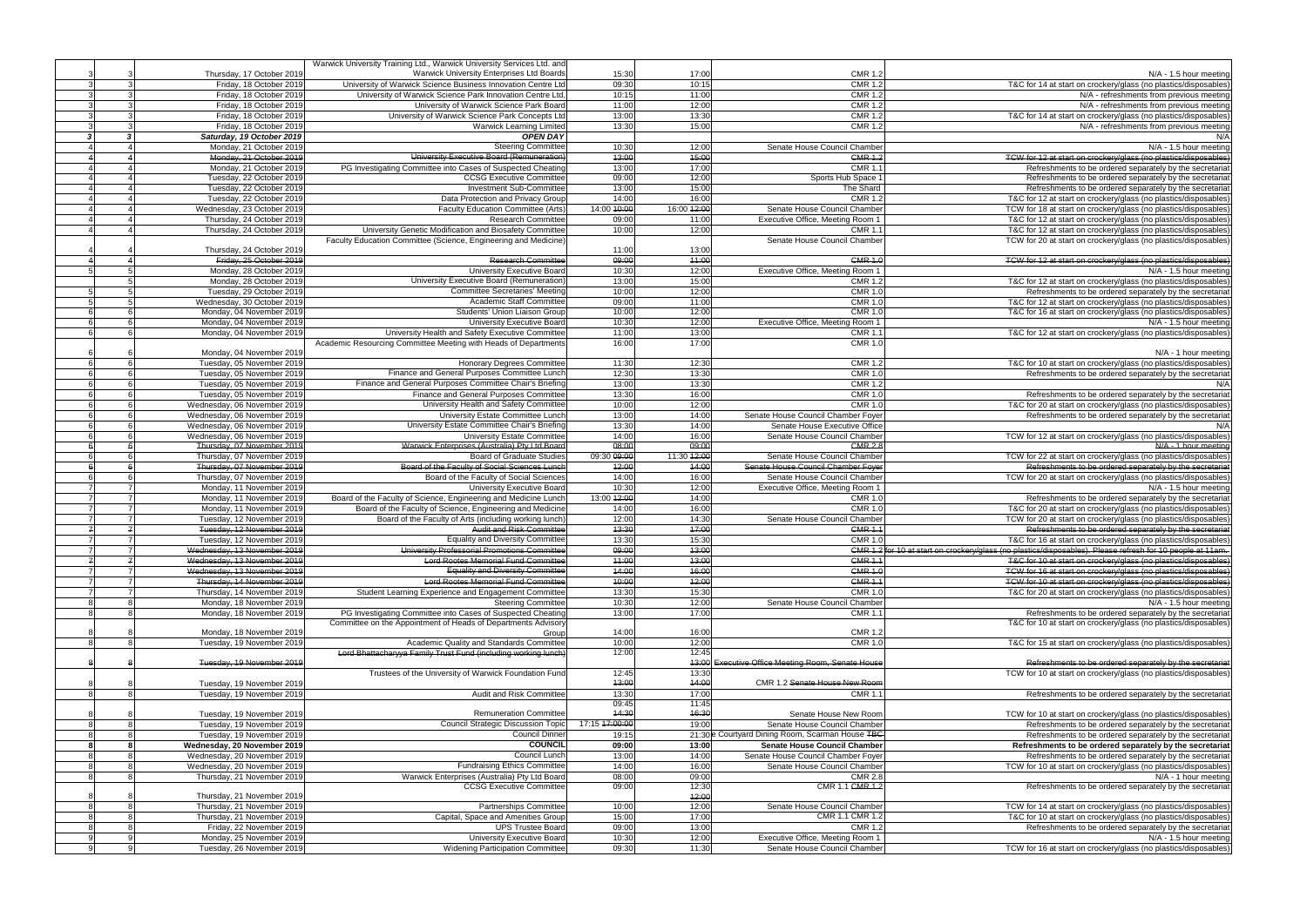|                         | Tuesday, 26 November 2019                            | Quality and Design Sub-Group                                     | 15:00          | 17:00          | <b>CMR 1.0</b>                                   | Refreshments to be ordered separately by the secretaria                                                                 |
|-------------------------|------------------------------------------------------|------------------------------------------------------------------|----------------|----------------|--------------------------------------------------|-------------------------------------------------------------------------------------------------------------------------|
|                         | Wednesday, 27 November 2019                          | Professional Services Steering Committee                         | 09:00          | 13:00          | <b>CMR 1.0</b>                                   | T&C for 16 at start on crockery/glass (no plastics/disposables                                                          |
|                         | Wednesday, 27 November 2019                          | Lord Rootes Memorial Fund Committee                              | 14:00          | 15:30          | Executive Office, Meeting Room 1                 | TCW for 10 at start on crockery/glass (no plastics/disposables                                                          |
|                         |                                                      |                                                                  |                |                |                                                  |                                                                                                                         |
|                         | Thursday, 28 November 2019                           | Joint Consultative Committee                                     | 14:00          | 16:00          | <b>CMR 1.2</b>                                   | Refreshments to be ordered separately by the secretaria                                                                 |
| 10<br>10 <sup>1</sup>   | Monday, 02 December 2019                             | <b>Art Collection Committee</b>                                  | 10:00          | 12:00          | <b>CMR 1.2</b>                                   | T&C for 10 at start on crockery/glass (no plastics/disposables                                                          |
| 10<br>10                | Monday, 02 December 2019                             | University Executive Board                                       | 10:30          | 12:00          | Executive Office, Meeting Room 1                 | N/A - 1.5 hour meeting                                                                                                  |
| 10<br>10                | Monday, 02 December 2019                             | <b>Education Committee</b>                                       | 14:00          | 17:00          | <b>CMR 1.0</b>                                   | T&C for 14 at start on crockery/glass (no plastics/disposables                                                          |
| 40<br>40                | Thursday, 05 December 2019                           | University Health and Safety Executive Committee (Internal only) | 40:00          | 12:00          | <b>CMR 1.0</b>                                   | TCW for 12 at start on crockery/glass (no plastics/disposables                                                          |
| 10<br>10                | Saturday, 07 December 2019                           | <b>LAST DAY OF AUTUMN TERM</b>                                   |                |                |                                                  |                                                                                                                         |
| 11<br>11                | Monday, 09 December 2019                             | University Executive Board                                       | 10:30          | 12:00          | Executive Office, Meeting Room 1                 | N/A - 1.5 hour meeting                                                                                                  |
| 44<br>11                | Monday, 09 December 2019                             | <b>CCSG Steering Committee</b>                                   | 13:00          | 17:00          | <b>CMR 1.0 CCSG Venue</b>                        | Refreshments to be ordered separately by the secretaria                                                                 |
|                         |                                                      |                                                                  |                |                |                                                  |                                                                                                                         |
| 11<br>11                | Monday, 09 December 2019                             | Graduate Appeals Committee (if required)                         | 13:00          | 17:00          | CMR 1.                                           | Refreshments to be ordered separately by the secretaria                                                                 |
| 11<br>11                | Tuesday, 10 December 2019                            | Academic Resourcing Committee (Autumn Review)                    | 08:30          | 17:30          | Space 17, Radcliffe CMR 1.0                      | Refreshments to be ordered separately by the secretaria                                                                 |
| 11<br>11                | Wednesday, 11 December 2019                          | Academic Staff Committee                                         | 09:00          | 13:00          |                                                  | CMR 1.0 for 12 at start on crockery/glass (no plastics/disposables) - Please refresh for 12 people at 11am              |
| 11<br>11                | Wednesday, 11 December 2019                          | Financial Control and Compliance Group                           | 10:00          | 12:30          | <b>CMR 1.2</b>                                   | T&C for 10 at start on crockery/glass (no plastics/disposables                                                          |
|                         |                                                      | Financial Plan Sub-Committee of the Finance and General Purposes | 10:00          | 12:30          |                                                  | T&C for 14 at start on crockery/glass (no plastics/disposables                                                          |
| 11<br>11                | Thursday, 12 December 2019                           | Committee                                                        |                |                | <b>CMR 1.0</b>                                   |                                                                                                                         |
| 11<br>11                | Thursday, 12 December 2019                           | <b>CCSG Steering Committee</b>                                   | 13:30          | 16:30          | <b>CMR 1.0</b>                                   | Refreshments to be ordered separately by the secretaria                                                                 |
| 12<br>12                | Monday, 16 December 2019                             | <b>Steering Committee</b>                                        | 10:30          | 12:00          | Senate House Council Chamber                     | N/A - 1.5 hour meeting                                                                                                  |
|                         |                                                      | University Executive Board (Finance)                             |                |                |                                                  | T&C for 10 at start on crockery/glass (no plastics/disposables                                                          |
| 12<br>12                | Monday, 16 December 2019                             | <b>Budget Steering Group</b>                                     | 13:00          | 15:00          | Executive Office, Meeting Room 1 - CMR 1.2       |                                                                                                                         |
| 12<br>12                | Monday, 16 December 2019                             | PG Investigating Committee into Cases of Suspected Cheating      | 13:00          | 17:00          | <b>CMR 1.1</b>                                   | Refreshments to be ordered separately by the secretaria                                                                 |
| 12<br>12                | Tuesday, 17 December 2019                            | Data Protection and Privacy Group                                | 11:00          | 12:30          | <b>CMR 1.0</b>                                   | Refreshments to be ordered separately by the secretaria                                                                 |
| $\overline{12}$<br>12   | Tuesday, 17 December 2019                            | Continuation of Registration/Fitness to Practice (if required)   | 13:00          | 47:00          | <b>CMR 1.1</b>                                   | Refreshments to be ordered separately by the secretaria                                                                 |
|                         |                                                      | Quality and Design Sub-Group                                     |                |                |                                                  |                                                                                                                         |
| $+2$<br>$\overline{12}$ | Thursday, 19 December 2019                           |                                                                  | 09:00          | 44:00          | $CMR$ 1.0                                        | Refreshments to be ordered separately by the secretaria                                                                 |
| 12<br>12                | Thursday, 19 December 2019                           | University Health and Safety Executive Committee (Internal only) | 13:30          | 15:30          | <b>CMR 1.0</b>                                   | T&C for 12 at start on crockery/glass (no plastics/disposables                                                          |
| 13                      | Tuesday, 24 December 2019                            | <b>University Closed (Customary Day)</b>                         |                |                |                                                  | N/A                                                                                                                     |
| 13                      | Wednesday, 25 December 2019                          | <b>University Closed (Statutory Day)</b>                         |                |                |                                                  | N/A                                                                                                                     |
| $\overline{13}$         | Thursday, 26 December 2019                           | University Closed (Statutory Day)                                |                |                |                                                  | N/A                                                                                                                     |
| 13                      | Friday, 27 December 2019                             | <b>University Closed (Customary Day)</b>                         |                |                |                                                  | N/A                                                                                                                     |
| 14                      | Monday, 30 December 2019                             | University Closed (Customary Day)                                |                |                |                                                  | N/A                                                                                                                     |
| 14                      | Tuesday, 31 December 2019                            | <b>University Closed (Customary Day)</b>                         |                |                |                                                  | N/A                                                                                                                     |
| 14                      | Wednesday, 01 January 2020                           | <b>University Closed (Statutory Day)</b>                         |                |                |                                                  | N/A                                                                                                                     |
| 15                      | Monday, 06 January 2020                              | <b>FIRST DAY OF SPRING TERM</b>                                  |                |                |                                                  | N/A                                                                                                                     |
| 15                      | Monday, 06 January 2020                              | University Executive Board                                       | 10:30          | 12:00          | Executive Office, Meeting Room 1                 | N/A - 1.5 hour meeting                                                                                                  |
|                         |                                                      |                                                                  |                |                |                                                  |                                                                                                                         |
| 15                      | Monday, 06 January 2020                              | <b>Graduate Appeals Committee</b>                                | 13:00          | 17:00          | <b>CMR 1.1</b>                                   | Refreshments to be ordered separately by the secretaria                                                                 |
| $\overline{45}$         | Tuesday, 07 January 2020                             | <b>Committee Secretaries' Meeting</b>                            | 40:00          | 12:00          | <b>CMR 1.0</b>                                   | Refreshments to be ordered separately by the secretaria                                                                 |
| 15                      | Tuesday, 07 January 2020                             | <b>Research Committee</b>                                        | 14:00          | 16:30 16:00    | Executive Office, Meeting Room 1                 | T&C for 12 at start on crockery/glass (no plastics/disposables                                                          |
| 15                      | Thursday, 09 January 2020                            | University Genetic Modification and Biosafety Committee          | 10:00          | 12:00          | CMR 1.                                           | T&C for 12 at start on crockery/glass (no plastics/disposables                                                          |
| 45                      | Thursday, 09 January 2020                            | <b>Research Committee</b>                                        | 44:00          | 46:00          | <b>CMR 1.0</b>                                   | T&C for 12 at start on crockery/glass (no plastics/disposables                                                          |
| 16                      | Monday, 13 January 2020                              | <b>University Executive Board</b>                                | 10:30          | 12:00          | Executive Office, Meeting Room 1                 | N/A - 1.5 hour meeting                                                                                                  |
| 16                      | Monday, 13 January 2020                              | Students' Union Liaison Group                                    | 10:00          | 12:00          | Meeting Room 2, Students' Union                  | Refreshments to be ordered separately by the secretaria                                                                 |
| 46                      | Monday, 13 January 2020                              | PG Investigating Committee into Cases of Suspected Cheating      | 13:00          | 47:00          | <b>CMR 1.1</b>                                   | Refreshments to be ordered separately by the secretaria                                                                 |
|                         |                                                      | Committee on the Appointment of Heads of Departments Advisory    |                |                |                                                  | T&C for 10 at start on crockery/glass (no plastics/disposables                                                          |
| 16                      | Monday, 13 January 2020                              | Group                                                            | 14:00          | 16:00          | <b>CMR 1.2</b>                                   |                                                                                                                         |
| $\overline{46}$         | Tuesday, 14 January 2020                             | Quality and Design Sub-Group                                     | 09:00          | 11:00          | <b>CMR 1.2 CMR 1.0</b>                           | Refreshments to be ordered separately by the secretaria                                                                 |
| $\overline{46}$         | Tuesday, 14 January 2020                             | UG Investigating Committee into Cases of Suspected Cheating      | 09:00          | 43:00          | <b>CMR 1.1</b>                                   | Refreshments to be ordered separately by the secretaria                                                                 |
| 16                      | Tuesday, 14 January 2020                             | Academic Quality and Standards Committee                         | 10:00          | 12:00          | <b>CMR 1.0</b>                                   | T&C for 15 at start on crockery/glass (no plastics/disposables                                                          |
| 16                      | Tuesday, 14 January 2020                             | University Health and Safety Executive Committee (Internal only) | 14:00          | 16:00          | <b>CMR 1.2</b>                                   | T&C for 12 at start on crockery/glass (no plastics/disposables                                                          |
| 46                      | Tuesday, 14 January 2020                             | Data Protection and Privacy Group                                | 14:00          | 16:00          | <b>CMR 1.2</b>                                   | T&C for 12 at start on crockery/glass (no plastics/disposables                                                          |
|                         |                                                      |                                                                  |                |                |                                                  |                                                                                                                         |
| 46                      | Wednesday, 15 January 2020                           | <b>Faculty Education Committee (Arts)</b>                        | 40:00          | 42:00          | Senate House Council Chamber                     | TCW for 18 at start on crockery/glass (no plastics/disposables                                                          |
| 16                      | Wednesday, 15 January 2020                           | University Estate Committee Lunch                                | 13:00          | 14:00          | Senate House Council Chamber Foyer               | Refreshments to be ordered separately by the secretaria                                                                 |
| 16                      | Wednesday, 15 January 2020                           | University Estate Committee Chair's Briefing                     | 13:30          | 14:00          | Senate House Executive Office                    |                                                                                                                         |
| 16                      | Wednesday, 15 January 2020                           | Faculty Education Committee (Arts)                               | 14:00          | 16:00          | <b>CMR 1.0</b>                                   | T&C for 18 at start on crockery/glass (no plastics/disposables                                                          |
| 16                      | Wednesday, 15 January 2020                           | University Estate Committee                                      | 14:00          | 16:00          | Senate House Council Chamber                     | TCW for 12 at start on crockery/glass (no plastics/disposables                                                          |
|                         |                                                      | Financial Plan Sub-Committee of the Finance and General Purposes | 10:00          | 12:00          |                                                  | T&C for 14 at start on crockery/glass (no plastics/disposables                                                          |
| 16                      | Thursday, 16 January 2020                            | Committee                                                        |                |                | <b>CMR 1.0</b>                                   |                                                                                                                         |
|                         |                                                      | Faculty Education Committee (Science, Engineering and Medicine)  |                |                | Senate House Council Chamber                     | TCW for 20 at start on crockery/glass (no plastics/disposables                                                          |
| 16                      | Thursday, 16 January 2020                            |                                                                  | 11:00          | 13:00          |                                                  |                                                                                                                         |
| 16                      | Thursday, 16 January 2020                            | <b>Investment Sub-Committee</b>                                  | 12:30          | 14:30          | <b>CMR 1.2</b>                                   | T&C for 10 at start on crockery/glass (no plastics/disposables                                                          |
| 16                      | Thursday, 16 January 2020                            | <b>Faculty Education Committee (Social Sciences)</b>             | 14:00          | 16:00          | Senate House Council Chamber                     | TCW for 22 at start on crockery/glass (no plastics/disposables                                                          |
| 16                      | Thursday, 16 January 2020                            | Capital, Space and Amenities Group                               | 15:00          | 17:00          | <b>CMR 1.2</b>                                   | T&C for 10 at start on crockery/glass (no plastics/disposables                                                          |
| 17                      | Monday, 20 January 2020                              | <b>Senate Steering Committee</b>                                 | 10:30          |                | 12:00 lence CMR 1.0 Senate House Council Chamber | N/A - 1.5 hour meeting                                                                                                  |
| 17                      | Monday, 20 January 2020                              | Heads of Departments' Forum                                      | 14:00          | 17:00          | Senate House Council Chamber                     | Refreshments to be ordered separately by the secretaria                                                                 |
| 17                      | Tuesday, 21 January 2020                             | <b>Degree Congregation</b>                                       |                |                |                                                  | N/A                                                                                                                     |
| 17                      | Wednesday, 22 January 2020                           | <b>Degree Congregation</b>                                       |                |                |                                                  | N/A                                                                                                                     |
|                         |                                                      |                                                                  |                |                |                                                  |                                                                                                                         |
| 17                      | Thursday, 23 January 2020                            | <b>Degree Congregation</b>                                       |                |                |                                                  | N/A                                                                                                                     |
| 17                      | Friday, 24 January 2020                              | <b>Degree Congregation</b>                                       |                |                |                                                  | N/A                                                                                                                     |
| 18                      | Monday, 27 January 2020                              | University Executive Board                                       | 10:30          | 12:00          | Executive Office, Meeting Room                   | $N/A - 1.5$ hour meeting                                                                                                |
| 18                      | Monday, 27 January 2020                              | Fees Working Group                                               | 14:00          | 15:30          | <b>CMR 1.2</b>                                   | T&C for 10 at start on crockery/glass (no plastics/disposables                                                          |
| 18                      | Tuesday, 28 January 2020                             | Lord Bhattacharyya Family Trust Fund (including working lunch)   | 11:00          | 11:30          | <b>CMR 1.2</b>                                   | Refreshments to be ordered separately by the secretaria                                                                 |
| 18                      | Tuesday, 28 January 2020                             | Honorary Degrees Committee                                       | 11:30          | 12:30          | <b>CMR 1.2</b>                                   | T&C for 10 at start on crockery/glass (no plastics/disposables                                                          |
| 18                      | Tuesday, 28 January 2020                             | Finance and General Purposes Committee Lunch                     | 12:30          | 13:30          | <b>CMR 1.0</b>                                   | Refreshments to be ordered separately by the secretaria                                                                 |
|                         |                                                      |                                                                  | 15:00 13:00    | 17:00          | <b>CMR 1.1</b>                                   | Refreshments to be ordered separately by the secretaria                                                                 |
|                         |                                                      |                                                                  |                |                |                                                  |                                                                                                                         |
| $\overline{48}$         | Tuesday, 28 January 2020                             | Continuation of Registration/Fitness to Practice (if required)   |                |                |                                                  | N/A                                                                                                                     |
| 18                      | Tuesday, 28 January 2020                             | Finance and General Purposes Committee Chair's Briefing          | 13:00          | 13:30          | <b>CMR 1.2</b>                                   |                                                                                                                         |
| 18<br>18                | Tuesday, 28 January 2020<br>Tuesday, 28 January 2020 | Finance and General Purposes Committee<br>Nominations Committee  | 13:30<br>16:15 | 16:00<br>17:15 | <b>CMR 1.0</b><br><b>CMR 1.2</b>                 | Refreshments to be ordered separately by the secretariat<br>Refreshments to be ordered separately by the secretariation |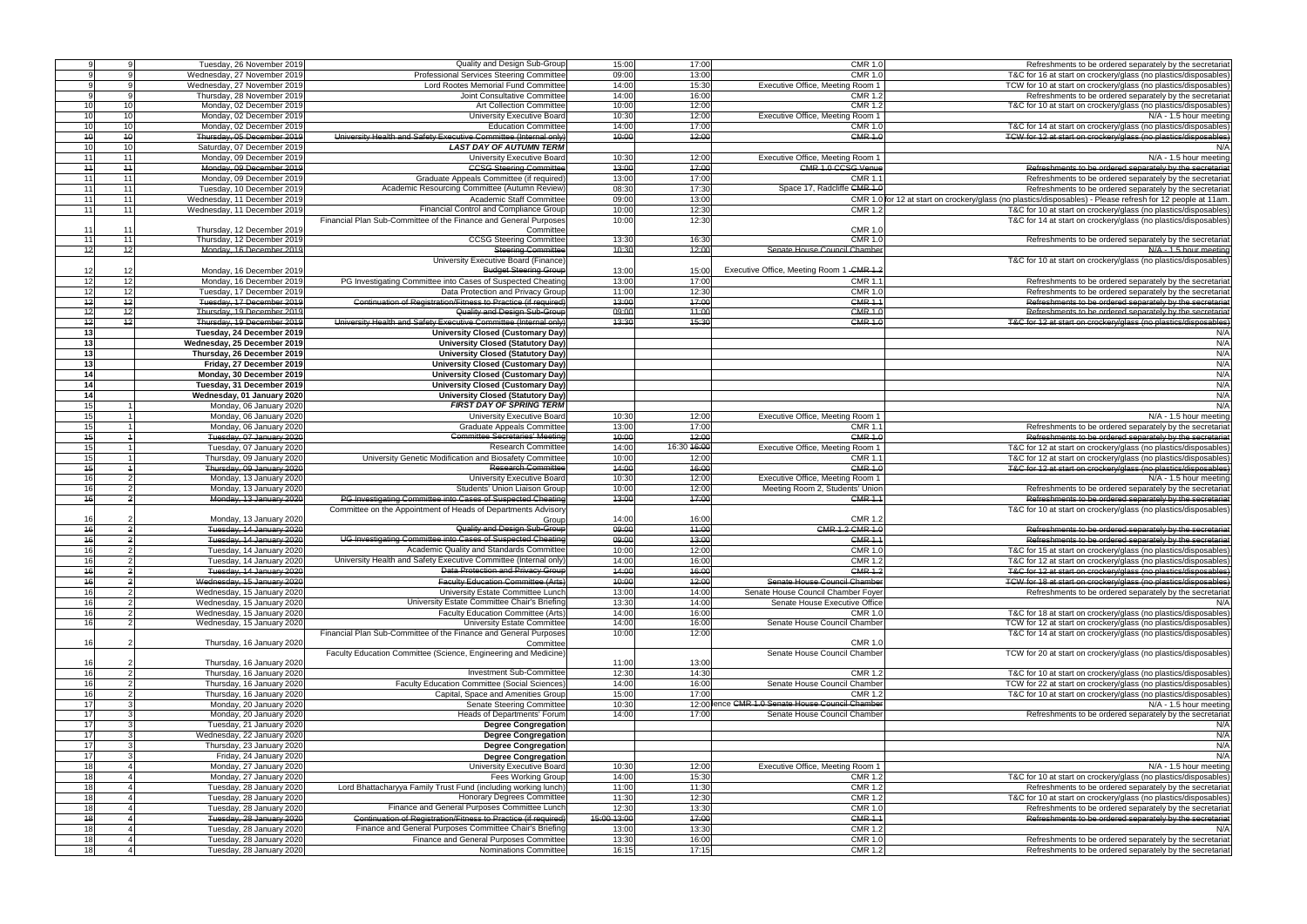|                      |                             |                                                                  | 09:00       |             |                                                |                                                                                                                                 |
|----------------------|-----------------------------|------------------------------------------------------------------|-------------|-------------|------------------------------------------------|---------------------------------------------------------------------------------------------------------------------------------|
| 18                   | Wednesday, 29 January 2020  | Academic Staff Committee                                         |             | 13:00       | Senate House Council Chamber                   | TCW for 12 at start on crockery/glass (no plastics/disposables) - please refresh for 12 at 11am.                                |
| $\frac{1}{6}$        | Wednesday, 29 January 2020  | <b>Lord Rootes Memorial Fund Committee</b>                       | 14:00       | 43:00       | CMR <sub>1</sub>                               | T&C for 10 at start on crockery/glass (no plastics/disposables                                                                  |
| 18                   | Wednesday, 29 January 2020  | <b>SENATE</b>                                                    | 14:00       | 16:30       | <b>Senate House Council Chamber</b>            | Refreshments to be ordered separately by the secretaria                                                                         |
| 18                   | Thursday, 30 January 2020   | Warwick Enterprises (Australia) Pty Ltd Board                    | 08:00       | 09:00       | <b>CMR 2.8</b>                                 | N/A - 1 hour meeting                                                                                                            |
| 18                   | Thursday, 30 January 2020   | <b>Lord Rootes Memorial Fund Committee</b>                       | 40:00       | 12:00       | <b>CMR 1.1</b>                                 | TCW for 10 at start on crockery/glass (no plastics/disposables                                                                  |
| $\frac{1}{2}$        | Thursday, 30 January 2020   | Board of the Faculty of Social Sciences Lunch                    | 42:00       | 14:00       | Senate House Council Chamber Foyer             | Refreshments to be ordered separately by the secretarial                                                                        |
| $\frac{1}{2}$        | Thursday, 30 January 2020   | Board of the Faculty of Social Sciences                          | 44:00       | 16:00       | Senate House Council Chamber                   | TCW for 20 at start on crockery/glass (no plastics/disposables                                                                  |
|                      |                             |                                                                  |             |             |                                                |                                                                                                                                 |
| 19                   | Monday, 03 February 2020    | <b>University Executive Board</b>                                | 10:30       | 12:00       | Executive Office, Meeting Room 1               | N/A - 1.5 hour meeting                                                                                                          |
| 19                   | Monday, 03 February 2020    | Board of the Faculty of Science, Engineering and Medicine Lunch  | 13:00 12:00 | 14:00       | <b>CMR 1.0</b>                                 | Refreshments to be ordered separately by the secretariation                                                                     |
| 19                   | Monday, 03 February 2020    | Board of the Faculty of Science, Engineering and Medicine        | 14:00       | 16:00       | <b>CMR 1.</b>                                  | T&C for 20 at start on crockery/glass (no plastics/disposables                                                                  |
| 19                   | Tuesday, 04 February 2020   | UG Investigating Committee into Cases of Suspected Cheating      | 09:00       | 13:00       | CMR 1.                                         | Refreshments to be ordered separately by the secretariat                                                                        |
| 19                   | Tuesday, 04 February 2020   | Widening Participation Committee                                 | 09:30       | 11:30       | Senate House Council Chamber                   | TCW for 16 at start on crockery/glass (no plastics/disposables                                                                  |
| 19                   | Tuesday, 04 February 2020   | Board of the Faculty of Arts (including working lunch)           | 12:00       | 14:30       | Senate House Council Chamber                   | TCW for 20 at start on crockery/glass (no plastics/disposables                                                                  |
|                      |                             | Quality and Design Sub-Group                                     |             |             |                                                | Refreshments to be ordered separately by the secretaria                                                                         |
| $\overline{19}$      | Tuesday, 04 February 2020   |                                                                  | 15:00       | 47:00       | <b>CMR 1.0</b>                                 |                                                                                                                                 |
| $\overline{49}$      | Tuesday, 04 February 2020   | <b>Audit and Risk Committee</b>                                  | 13:30       | 17:00       | <b>CMR 1.1</b>                                 | Refreshments to be ordered separately by the secretaria                                                                         |
| 19                   | Wednesday, 05 February 2020 | <b>Equality and Diversity Committee</b>                          | 14:00       | 16:00       | CMR 1.0                                        | T&C for 16 at start on crockery/glass (no plastics/disposables                                                                  |
| 19                   | Thursday, 06 February 2020  | <b>Board of Graduate Studies</b>                                 | 09:30 09:00 | 11:30 12:00 | Senate House Council Chamber                   | TCW for 22 at start on crockery/glass (no plastics/disposables                                                                  |
| 19                   | Thursday, 06 February 2020  | University Health and Safety Executive Committee                 | 10:00       | 12:00       | CMR 1.0                                        | T&C for 12 at start on crockery/glass (no plastics/disposables                                                                  |
| 19                   | Thursday, 06 February 2020  | Student Learning Experience and Engagement Committee             | 13:30       | 15:30       | <b>CMR 1.0</b>                                 | T&C for 20 at start on crockery/glass (no plastics/disposables                                                                  |
| 19                   | Friday, 07 February 2020    | Lord Rootes Memorial Fund Committee                              | 14:30 14:00 | 16:30 16:00 | CMR 1.                                         | T&C for 10 at start on crockery/glass (no plastics/disposables                                                                  |
|                      |                             |                                                                  |             |             |                                                |                                                                                                                                 |
| 20                   | Monday, 10 February 2020    | University Executive Board                                       | 10:30       | 12:00       | Executive Office, Meeting Room 1               | N/A - 1.5 hour meeting                                                                                                          |
| 20                   | Monday, 10 February 2020    | PG Investigating Committee into Cases of Suspected Cheating      | 13:00       | 17:00       | CMR 1.                                         | Refreshments to be ordered separately by the secretariation                                                                     |
| 20                   | Monday, 10 February 2020    | Audit and Risk Committee                                         | 13:30       | 17:00       | CMR 1.0 <del>CMR 1.1</del>                     | Refreshments to be ordered separately by the secretariat                                                                        |
| 20                   | Tuesday, 11 February 2020   | Council Away Day                                                 | 11:00       | 19:00       | Sports and Wellness Hub                        | Refreshments to be ordered separately by the secretariat                                                                        |
| 20                   | Tuesday, 11 February 2020   | Continuation of Registration/Fitness to Practice (if required)   | 15:00 13:00 | 17:00       | CMR 1.                                         | Refreshments to be ordered separately by the secretariat                                                                        |
| 20                   | Tuesday, 11 February 2020   | <b>Council Dinner</b>                                            | 19:00 19:15 | 22:00 21:30 | Helen Martin Studio, Warwick Arts Centre       | Refreshments to be ordered separately by the secretariat                                                                        |
| 20                   |                             | <b>COUNCIL</b>                                                   | 09:00       |             | 13:00 troom, WMG Senate House Council Chamber  |                                                                                                                                 |
|                      | Wednesday, 12 February 2020 |                                                                  |             |             |                                                | Refreshments to be ordered separately by the secretaria                                                                         |
| 20                   | Wednesday, 12 February 2020 | Council Lunch                                                    | 13:00       |             | 14:00m, WMG Senate House Council Chamber Foyer | Refreshments to be ordered separately by the secretariat                                                                        |
| $\overline{20}$      | Wednesday, 12 February 2020 | <b>Remuneration Committee</b>                                    | 13:30 14:30 | 45:30 16:30 | Senate House New Room                          | TCW for 10 at start on crockery/glass (no plastics/disposables)                                                                 |
| 20                   | Thursday, 13 February 2020  | <b>Lord Rootes Memorial Fund Committee (Interviews)</b>          | 09:00       | 18:00       | <b>CMR 1.1</b>                                 | Refreshments to be ordered separately by the secretarial                                                                        |
| 20                   | Thursday, 13 February 2020  | <b>Partnerships Committee</b>                                    | 10:00       | 12:00       | Senate House Council Chamber                   | TCW for 14 at start on crockery/glass (no plastics/disposables                                                                  |
| $\overline{21}$      | Monday, 17 February 2020    | University Executive Board                                       | 10:30       | 12:00       | Executive Office, Meeting Room 1               | N/A - 1.5 hour meeting                                                                                                          |
| $\overline{24}$      | Monday, 17 February 2020    | Graduate Appeals Committee (if required)                         | 13:00       | 47:00       | <b>CMR 1.1</b>                                 | Refreshments to be ordered separately by the secretariat                                                                        |
|                      |                             |                                                                  |             |             |                                                |                                                                                                                                 |
| 21                   | Monday, 17 February 2020    | University Executive Board (Remuneration                         | 13:00       | 15:00       | <b>CMR 1.2</b>                                 | T&C for 12 at start on crockery/glass (no plastics/disposables                                                                  |
| 21                   | Tuesday, 18 February 2020   | Academic Quality and Standards Committee                         | 10:00       | 12:00       | <b>CMR 1.0</b>                                 | T&C for 15 at start on crockery/glass (no plastics/disposables                                                                  |
| $\overline{21}$      | Tuesday, 18 February 2020   | Research Governance and Ethics Committee                         | 15:00       | 17:00       | <b>CMR 1.2</b>                                 | T&C for 12 at start on crockery/glass (no plastics/disposables                                                                  |
| 21                   | Wednesday, 19 February 2020 | Lord Rootes Memorial Fund Committee (Interviews)                 | 09:00       | 18:00       | CMR 1.                                         | Refreshments to be ordered separately by the secretariation                                                                     |
| 24                   | Wednesday, 19 February 2020 | <b>Academic Resourcing Committee</b>                             | 14:00       | 47:00       | <b>CMR 1.0</b>                                 | TCW for 16 at start on crockery/glass (no plastics/disposables                                                                  |
|                      |                             | Financial Plan Sub-Committee of the Finance and General Purposes | 10:00       | 12:30       |                                                | T&C for 14 at start on crockery/glass (no plastics/disposables                                                                  |
| 21                   | Wednesday, 19 February 2020 | Committee                                                        |             |             | <b>CMR 1.</b>                                  |                                                                                                                                 |
|                      |                             |                                                                  |             | 12:30       |                                                |                                                                                                                                 |
|                      |                             |                                                                  |             |             |                                                | Refreshments to be ordered separately by the secretariat                                                                        |
| 21                   | Thursday, 20 February 2020  | <b>CCSG Executive Committee</b>                                  | 09:00       | 12:00       | CMR 1.2                                        |                                                                                                                                 |
| $\overline{24}$      | Thursday, 20 February 2020  | <b>Capital, Space and Amenities Group</b>                        | 15:00       | 17:00       | <b>CMR 1.2</b>                                 | T&C for 10 at start on crockery/glass (no plastics/disposables                                                                  |
| 22                   | Monday, 24 February 2020    | <b>University Executive Board</b>                                | 10:30       | 12:00       | Executive Office, Meeting Room 1               |                                                                                                                                 |
| 22                   | Monday, 24 February 2020    | <b>Education Committee</b>                                       | 14:00       | 17:00       | <b>CMR 1.0</b>                                 | T&C for 14 at start on crockery/glass (no plastics/disposables                                                                  |
| 22                   | Wednesday, 26 February 2020 | Lord Rootes Memorial Fund Committee                              | 11:00       | 13:00       | CMR $1.7$                                      | T&C for 10 at start on crockery/glass (no plastics/disposables                                                                  |
| 22                   | Thursday, 27 February 2020  | <b>Lord Rootes Memorial Fund Committee</b>                       | 40:00       | 12:00       | CMR <sub>1.1</sub>                             | TCW for 10 at start on crockery/glass (no plastics/disposables)                                                                 |
| 23                   | Monday, 02 March 2020       | <b>Senate Steering Committee</b>                                 | 10:30       | 12:00       | Senate House Council Chamber                   |                                                                                                                                 |
|                      |                             |                                                                  |             |             |                                                | $N/A - 1.5$ hour meeting                                                                                                        |
| 23                   | Monday, 02 March 2020       | <b>CCSG Steering Committee</b>                                   | 13:00       | 17:00       | <b>GMR 1.0 GGSG Venue</b>                      | Refreshments to be ordered separately by the secretarial                                                                        |
| 23                   | Tuesday, 03 March 2020      | <b>Operational Risk Management Group</b>                         | 10:00       | 12:00       | <b>CMR 1.0</b>                                 | T&C for 14 at start on crockery/glass (no plastics/disposables)                                                                 |
| 23                   | Tuesday, 03 March 2020      | Continuation of Registration/Fitness to Practice (if required)   | 43:00       | 17:00       | <b>CMR 1.1</b>                                 | Refreshments to be ordered separately by the secretariat                                                                        |
| 23                   | Tuesday, 03 March 2020      | Quality and Design Sub-Group                                     | 15:00       | 17:00       | <b>CMR 1.0</b>                                 | Refreshments to be ordered separately by the secretariat                                                                        |
| 23                   | Wednesday, 04 March 2020    | University Health and Safety Committee                           | 10:00       | 12:00       | <b>CMR 1.0</b>                                 | T&C for 20 at start on crockery/glass (no plastics/disposables                                                                  |
|                      |                             | Financial Plan Sub-Committee of the Finance and General Purposes | 10:00       | 12:30       |                                                | T&C for 14 at start on crockery/glass (no plastics/disposables)                                                                 |
| 23                   | Thursday, 05 March 2020     | Committee                                                        |             |             | <b>CMR 1.0</b>                                 |                                                                                                                                 |
| 23                   | Thursday, 05 March 2020     | Joint Consultative Committee                                     | 44:00       | 46:00       | <b>CMR 1.2</b>                                 | Refreshments to be ordered separately by the secretarial                                                                        |
|                      |                             |                                                                  |             |             |                                                |                                                                                                                                 |
| 24<br>10             | Monday, 09 March 2020       | <b>Art Collection Committee</b>                                  | 10:00       | 12:00       | CMR 1.2                                        | T&C for 10 at start on crockery/glass (no plastics/disposables                                                                  |
| 24<br>10             | Monday, 09 March 2020       | <b>University Executive Board</b>                                | 10:30       | 12:00       | Executive Office, Meeting Room 1               | N/A - 1.5 hour meeting                                                                                                          |
|                      |                             | Academic Resourcing Committee Meeting with Heads of Departments  | 16:00       | 17:00       | <b>CMR 1.0</b>                                 |                                                                                                                                 |
| 24                   | Monday, 09 March 2020       |                                                                  |             |             |                                                | N/A - 1 hour meeting                                                                                                            |
| 24<br>10             | Tuesday, 10 March 2020      | <b>CCSG Steering Committee</b>                                   | 13:00       | 16:00       | <b>CMR 1.</b>                                  | Refreshments to be ordered separately by the secretariat                                                                        |
| 24<br>$\overline{6}$ | Wednesday, 11 March 2020    | University Professorial Promotions Committee                     | 09:00       | 13:00       |                                                | Senate House Council Chamber for 10 at start on crockery/glass (no plastics/disposables). Please refresh for 10 people at 11am. |
| 24<br>10             | Wednesday, 11 March 2020    | Financial Control and Compliance Group                           | 10:00       | 12:30       | CMR 1.2                                        | T&C for 10 at start on crockery/glass (no plastics/disposables                                                                  |
|                      |                             | <b>SENATE</b>                                                    |             |             |                                                |                                                                                                                                 |
| 24<br>10             | Wednesday, 11 March 2020    |                                                                  | 14:00       | 16:30       | <b>Senate House Council Chamber</b>            | Refreshments to be ordered separately by the secretariat                                                                        |
| 24<br>10             | Thursday, 12 March 2020     | Warwick Enterprises (Australia) Pty Ltd Board                    | 08:00       | 09:00       | <b>CMR 2.8</b>                                 | N/A - 1.5 hour meeting                                                                                                          |
| 24<br>10             | Thursday, 12 March 2020     | Academic Resourcing Committee                                    | 10:00       | 12:00       | Senate House Council Chamber                   | T&C for 16 at start on crockery/glass (no plastics/disposables                                                                  |
| 24<br>10             | Saturday, 14 March 2020     | <b>LAST DAY OF SPRING TERM</b>                                   |             |             |                                                | N/A                                                                                                                             |
| 25                   | Monday, 16 March 2020       | University Executive Board                                       | 10:30       | 12:00       | Executive Office, Meeting Room 1               | N/A - 1.5 hour meeting                                                                                                          |
|                      |                             | University Executive Board (Finance)                             |             |             |                                                | T&C for 10 at start on crockery/glass (no plastics/disposables)                                                                 |
| 25                   | Monday, 16 March 2020       | <b>Budget Steering Group</b>                                     | 13:00       | 15:00       | <b>CMR 1.2</b>                                 |                                                                                                                                 |
| 25                   | Monday, 16 March 2020       | PG Investigating Committee into Cases of Suspected Cheating      | 13:00       | 17:00       | <b>CMR 1.1</b>                                 | Refreshments to be ordered separately by the secretariat                                                                        |
|                      |                             |                                                                  |             |             |                                                |                                                                                                                                 |
| 25                   | Tuesday, 17 March 2020      | UG Investigating Committee into Cases of Suspected Cheating      | 09:00       | 13:00       | <b>CMR 1.1</b>                                 | Refreshments to be ordered separately by the secretariation                                                                     |
| 25                   | Wednesday, 18 March 2020    | <b>Academic Resourcing Committee</b>                             | 14:00       | 17:00       | <b>CMR 1.0</b>                                 | T&C for 16 at start on crockery/glass (no plastics/disposables                                                                  |
| 25                   | Thursday, 19 March 2020     | Warwick Enterprises (Australia) Pty Ltd Board                    | 08:00       | 09:00       | <b>CMR 2.8</b>                                 | N/A - 1 hour meeting                                                                                                            |
| 25                   | Thursday, 19 March 2020     | University Professorial Promotions Committee                     | 09:00       | 13:00       | <b>CMR 1.1</b>                                 | for 10 at start on crockery/glass (no plastics/disposables). Please refresh for 10 people at 11am.                              |
| 25                   | Friday, 20 March 2020       | <b>UPS Trustee Board</b>                                         | 09:00       | 14:00 13:00 | CMR 1.1 CMR 1.2                                | Refreshments to be ordered separately by the secretariated                                                                      |
| $\frac{1}{6}$        | Monday, 23 March 2020       | University Executive Board                                       | 10:30       | 12:00       | Executive Office, Meeting Room 1               | N/A - 1.5 hour meeting                                                                                                          |
|                      |                             |                                                                  |             |             |                                                |                                                                                                                                 |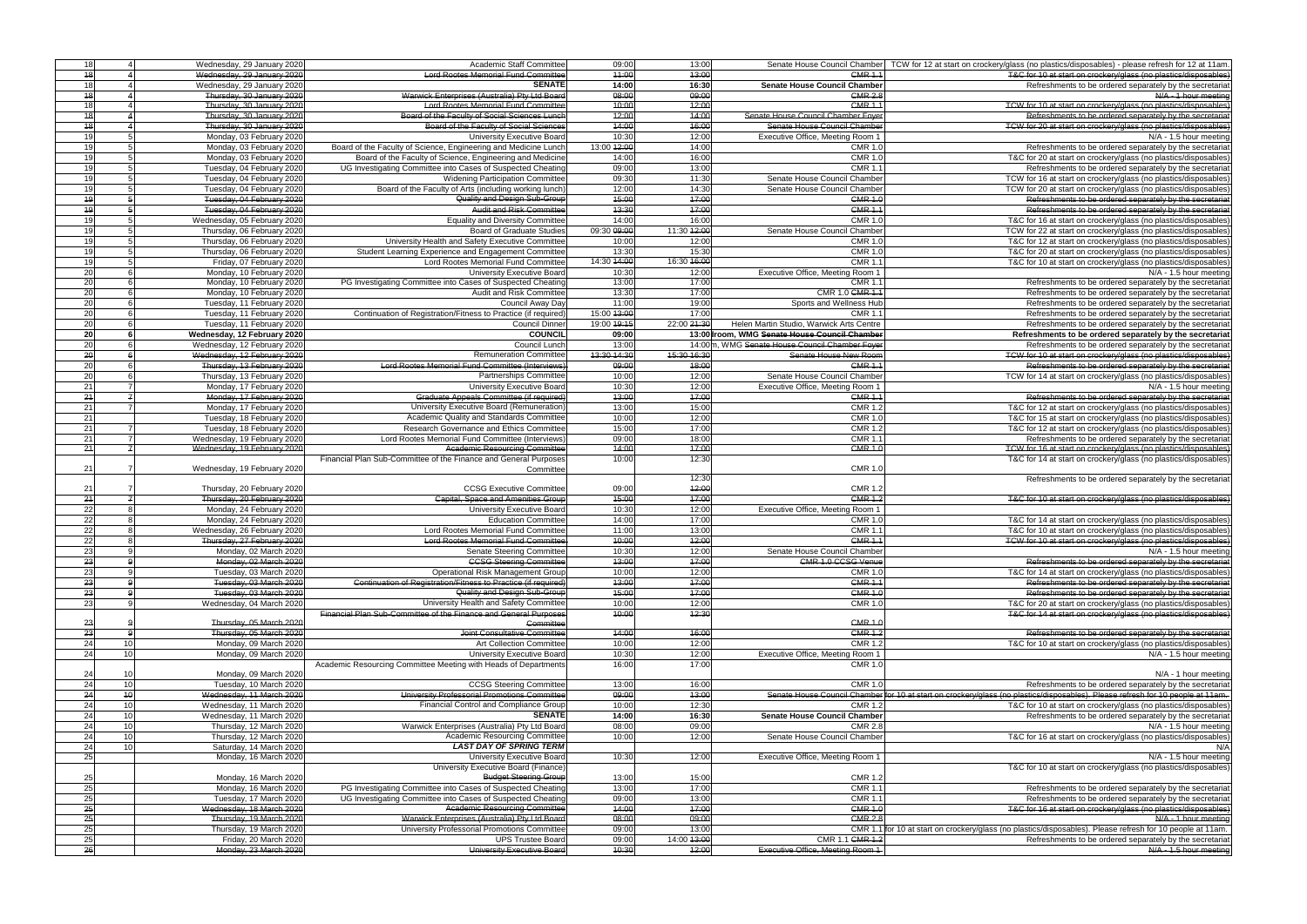|                 | 26 | Monday, 23 March 2020    | Graduate Appeals Committee (if required)                                      | 13:00       | 47:00       | <b>CMR 1.1</b>                                     | Refreshments to be ordered separately by the secretarial                                                                           |
|-----------------|----|--------------------------|-------------------------------------------------------------------------------|-------------|-------------|----------------------------------------------------|------------------------------------------------------------------------------------------------------------------------------------|
| 26              |    | Monday, 23 March 2020    | Fees Working Group                                                            | 44:00       | 15:30       | Held by correspondence CMR 1.2                     | T&C for 10 at start on crockery/glass (no plastics/disposables)                                                                    |
| 26              |    | Tuesday, 24 March 2020   | University Information Management Committee                                   | 10:00       | 12:00       | Held Online CMR 1.0                                | TCW for 12 at start on crockery/glass (no plastics/disposables)                                                                    |
| 26              |    | Tuesday, 24 March 2020   | Finance and General Purposes Committee Lunch                                  | 12:30       | 13:30       | <b>CMR 1.0</b>                                     | Refreshments to be ordered separately by the secretariat                                                                           |
| 26              |    | Tuesday, 24 March 2020   | Finance and General Purposes Committee Chair's Briefing                       | 43:00       | 13:30       | <b>CMR 1.2</b>                                     | N/A                                                                                                                                |
| 26              |    | Tuesday, 24 March 2020   | Finance and General Purposes Committee                                        | 13:30       |             | 16:00 ine Executive Office, Meeting Room 1 CMR 1.0 | Refreshments to be ordered separately by the secretariat                                                                           |
| 26              |    | Wednesday, 25 March 2020 | <b>Academic Staff Committee</b>                                               | 09:00       | 11:00       | Held by correspondence                             | T&C for 12 at start on crockery/glass (no plastics/disposables)                                                                    |
| 26              |    | Wednesday, 25 March 2020 | University Estate Committee Lunch                                             | 13:00       | 44:00       | Senate House Council Chamber Foyer                 | Refreshments to be ordered separately by the secretariat                                                                           |
| $\overline{26}$ |    | Wednesday, 25 March 2020 | University Estate Committee Chair's Briefing                                  | 13:30       | 14:00       | Senate House Executive Office                      | N/A                                                                                                                                |
| 26              |    | Wednesday, 25 March 2020 | <b>University Estate Committee</b>                                            | 14:00       |             | 16:00 prrespondence Senate House Council Chamber   | TCW for 12 at start on crockery/glass (no plastics/disposables)                                                                    |
| 26              |    | Thursday, 26 March 2020  | <b>Research Committee</b>                                                     | 14:00       | 16:30 16:00 | Held by correspondence CMR 1.0                     | T&C for 12 at start on crockery/glass (no plastics/disposables)                                                                    |
| $\overline{27}$ |    | Monday, 30 March 2020    | <b>Steering Committee</b>                                                     | 10:30       | 12:00       | Senate House Council Chamber                       | N/A - 1.5 hour meeting                                                                                                             |
|                 |    |                          | Committee on the Appointment of Heads of Departments Advisory                 |             |             |                                                    | T&C for 10 at start on crockery/glass (no plastics/disposables)                                                                    |
| 27              |    | Monday, 30 March 2020    | Group                                                                         | 14:00       | 16:00       | <b>CMR 1.2</b>                                     |                                                                                                                                    |
| 27              |    | Tuesday, 31 March 2020   | <b>Widening Participation Committee</b>                                       | 09:30       | 44:30       | <b>CMR 1.0 Senate House Council Chamber</b>        | T&C TCW for 16 at start on crockery/glass (no plastics/disposables)                                                                |
| $\overline{27}$ |    | Tuesday, 31 March 2020   | Joint Consultative Committee                                                  | 13:00       | 15:00       | Executive Office, Meeting Room 1                   | Refreshments to be ordered separately by the secretariat                                                                           |
| 27              |    | Tuesday, 31 March 2020   | Continuation of Registration/Fitness to Practice (if required)                | 13:00       | 17:00       | CMR 1.1                                            | Refreshments to be ordered separately by the secretariat                                                                           |
| $\overline{27}$ |    | Wednesday, 01 April 2020 | Quality and Design Sub-Group                                                  | 15:00       | 47:00       | <b>CMR 1.0</b>                                     | Refreshments to be ordered separately by the secretariat                                                                           |
| 27              |    |                          | Partnerships Committee                                                        | 10:00       | 12:00       | Senate House Council Chamber                       |                                                                                                                                    |
| 27              |    | Thursday, 02 April 2020  | University Health and Safety Executive Committee (Internal only)              | 10:00       | 12:00       | <b>CMR 1.0</b>                                     | TCW for 14 at start on crockery/glass (no plastics/disposables)<br>T&C for 12 at start on crockery/glass (no plastics/disposables) |
|                 |    | Thursday, 02 April 2020  |                                                                               |             |             |                                                    |                                                                                                                                    |
| 27              |    | Thursday, 02 April 2020  | Student Learning Experience and Engagement Committee                          | 13:30       | 15:30       | <b>CMR 1.0</b>                                     | T&C for 20 at start on crockery/glass (no plastics/disposables)                                                                    |
| 28              |    | Monday, 06 April 2020    | University Executive Board                                                    | 40:30       | 42:00       | Executive Office, Meeting Room 1                   | N/A - 1.5 hour meeting                                                                                                             |
| 28              |    | Friday, 10 April 2020    | <b>Good Friday Bank Holiday</b>                                               |             |             |                                                    | N/A                                                                                                                                |
| 29              |    | Monday, 13 April 2020    | <b>Easter Monday Bank Holiday</b>                                             |             |             |                                                    | N/A                                                                                                                                |
| 29              |    | Tuesday, 14 April 2020   | University Executive Board                                                    | 10:30       | 12:00       | Executive Office, Meeting Room 1                   | N/A - 1.5 hour meeting                                                                                                             |
|                 |    |                          |                                                                               | 15:00       | 47:00       |                                                    | T&C for 12 at start on crockery/glass (no plastics/disposables)                                                                    |
| 29              |    | Tuesday, 14 April 2020   | Data Protection and Privacy Group                                             | 44:00       | 16:00       | <b>CMR 1.2</b>                                     |                                                                                                                                    |
| 29              |    | Tuesday, 14 April 2020   | University Information Management Executive Committee                         | 14:00       | 16:00       | <b>CMR 1.0</b>                                     | T&C for 12 at start on crockery/glass (no plastics/disposables)                                                                    |
| 30              |    | Monday, 20 April 2020    | <b>FIRST DAY OF SUMMER TERM</b>                                               |             |             |                                                    | N/A                                                                                                                                |
| 30              |    | Monday, 20 April 2020    | University Executive Board                                                    | 14:00 10:30 | 15:30 12:00 | Executive Office, Meeting Room 1                   | N/A - 1.5 hour meeting                                                                                                             |
| 30              |    | Monday, 20 April 2020    | PG Investigating Committee into Cases of Suspected Cheating                   | 13:00       | 17:00       | <b>CMR 1.1</b>                                     | Refreshments to be ordered separately by the secretariat                                                                           |
| 30              |    | Tuesday, 21 April 2020   | University Information Management Committee                                   | 09:30       | 11:30       | <b>CMR 1.0</b>                                     | TCW for 12 at start on crockery/glass (no plastics/disposables)                                                                    |
| 30              |    | Tuesday, 21 April 2020   | Operational Risk Management Group                                             | 40:00       | 12:00       | <b>CMR 1.0</b>                                     | T&C for 14 at start on crockery/glass (no plastics/disposables)                                                                    |
| 30              |    | Tuesday, 21 April 2020   | Data Protection and Privacy Group                                             | 14:00       | 46:00       | <b>CMR 1.2</b>                                     | TCW for 12 at start on crockery/glass (no plastics/disposables)                                                                    |
| $\overline{30}$ |    | Thursday, 23 April 2020  | <b>Board of Graduate Studies</b>                                              | 09:30 09:00 | 11:30 12:00 | Senate House Council Chamber                       | TCW for 22 at start on crockery/glass (no plastics/disposables)                                                                    |
|                 |    |                          |                                                                               |             | 12:30       |                                                    | Refreshments to be ordered separately by the secretariat                                                                           |
| 30              |    | Thursday, 23 April 2020  | <b>CCSG Executive Committee</b>                                               | 09:00       | 42:00       | <b>CMR 1.2</b>                                     |                                                                                                                                    |
| 30              |    | Thursday, 23 April 2020  | University Genetic Modification and Biosafety Committee                       | 10:00       | 12:00       | Held by correspondence instead CMR 1.1             | T&C for 12 at start on crockery/glass (no plastics/disposables)                                                                    |
| 34              |    | Monday, 27 April 2020    | <b>Steering Committee</b>                                                     | 10:30       | 12:00       | Senate House Council Chamber                       | N/A - 1.5 hour meeting                                                                                                             |
|                 |    |                          | Warwick University Training Ltd., Warwick University Services Ltd. and        |             |             |                                                    |                                                                                                                                    |
| 31              |    | Monday, 27 April 2020    | Warwick University Enterprises Ltd Boards                                     | 11:00       | 12:30       | <b>Online Meeting</b>                              | N/A                                                                                                                                |
|                 |    |                          | Committee on the Appointment of Heads of Departments Advisory                 |             |             |                                                    | T&C for 10 at start on crockery/glass (no plastics/disposables)                                                                    |
| 31              |    | Monday, 27 April 2020    | Group                                                                         | 14:00       | 16:00       | <b>CMR 1.2</b>                                     |                                                                                                                                    |
| 31              |    | Monday, 27 April 2020    | Operational Risk Management Group                                             | 14:00       | 16:00       | <b>CMR 1.0</b>                                     | T&C for 14 at start on crockery/glass (no plastics/disposables)                                                                    |
| 34              |    | Monday, 27 April 2020    | University Executive Board                                                    | 44:00       | 16:00       | Executive Office, Meeting Room 1                   | N/A - 1.5 hour meeting                                                                                                             |
| 31              |    | Tuesday, 28 April 2020   | Academic Quality and Standards Committee                                      | 10:00       | 12:00       | <b>CMR 1.0</b>                                     | T&C for 15 at start on crockery/glass (no plastics/disposables)                                                                    |
| 34              |    | Tuesday, 28 April 2020   |                                                                               |             |             |                                                    | Refreshments to be ordered separately by the secretariat                                                                           |
| 31              |    |                          |                                                                               |             |             |                                                    |                                                                                                                                    |
|                 |    |                          | Continuation of Registration/Fitness to Practice (if required)                | 13:00       | 47:00       | <b>CMR 1.1</b>                                     |                                                                                                                                    |
| 34              |    | Tuesday, 28 April 2020   | <b>University Executive Board</b>                                             | 14:00       | 15:30       | Executive Office, Meeting Room 1                   | N/A - 1.5 hour meeting                                                                                                             |
|                 | 31 | Wednesday, 29 April 2020 | <b>Equality and Diversity Committee</b>                                       | 14:00       | 16:00       | <b>CMR 1.0</b>                                     | T&C for 16 at start on crockery/glass (no plastics/disposables)                                                                    |
|                 |    | Wednesday, 29 April 2020 | Quality and Design Sub-Group                                                  | 14:00 15:00 | 16:00 17:00 | CMR 2.8 CMR 1.2 CMR 1.0                            | Refreshments to be ordered separately by the secretarial                                                                           |
|                 |    |                          | Financial Plan Sub-Committee of the Finance and General Purposes              | 10:00       | 12:30       |                                                    | T&C for 14 at start on crockery/glass (no plastics/disposables)                                                                    |
| 34              |    | Thursday, 30 April 2020  | Committee                                                                     |             |             | <b>CMR 1.0</b>                                     |                                                                                                                                    |
|                 |    |                          | Faculty Education Committee (Science, Engineering and Medicine)               |             |             | Held by Correspondence                             | TCW for 20 at start on crockery/glass (no plastics/disposables)                                                                    |
| 31              |    | Thursday, 30 April 2020  |                                                                               | 44:00       | 13:00       |                                                    |                                                                                                                                    |
| 31              |    | Thursday, 30 April 2020  | Faculty Education Committee (Social Sciences)                                 | 44:00       | 46:00       | <b>Held by Correspondence</b>                      | TCW for 22 at start on crockery/glass (no plastics/disposables)                                                                    |
| 31              |    | Thursday, 30 April 2020  | Capital, Space and Amenities Group                                            | 15:00       | 17:00       | <b>CMR 1.2</b>                                     | T&C for 10 at start on crockery/glass (no plastics/disposables)                                                                    |
| 32              |    | Monday, 04 May 2020      | University Executive Board                                                    | 14:00       | 16:00       | <b>Online Meeting</b>                              | N/A - 1.5 hour meeting                                                                                                             |
| 32              |    | Tuesday, 05 May 2020     | UG Investigating Committee into Cases of Suspected Cheating                   | 09:00       | 13:00       | <b>CMR 1.1</b>                                     | Refreshments to be ordered separately by the secretariat                                                                           |
| 32              |    | Tuesday, 05 May 2020     | University Executive Board                                                    | 40:30       | 12:00       | Executive Office, Meeting Room 1                   | $N/A - 1.5$ hour meeting                                                                                                           |
| 32              |    | Tuesday, 05 May 2020     | Finance and General Purposes Committee Lunch                                  | 42:30       | 13:30       | <b>CMR 1.0</b>                                     | Refreshments to be ordered separately by the secretariat                                                                           |
| 32              |    | Tuesday, 05 May 2020     | Finance and General Purposes Committee Chair's Briefing                       | 13:00       | 13:30       | <b>Online Meeting</b>                              | N/A                                                                                                                                |
| 32              |    | Tuesday, 05 May 2020     | Finance and General Purposes Committee                                        | 13:30       | 16:00       | <b>Online Meeting</b>                              | Refreshments to be ordered separately by the secretariat                                                                           |
| 32              |    | Tuesday, 05 May 2020     | Nominations Committee                                                         | 46:15       | 17:15       | Held by correspondence                             | Refreshments to be ordered separately by the secretariat                                                                           |
| 32              |    | Wednesday, 06 May 2020   | Professional Services Steering Committee Away Day                             | 09:00       | 17:00       | <b>CMR 1.0</b>                                     | Refreshments to be ordered separately by the secretariat                                                                           |
| 32              |    | Wednesday, 06 May 2020   | <b>Faculty Education Committee (Arts)</b>                                     | 14:00 10:00 | 16:00 12:00 | Held by Correspondence                             | TCW for 18 at start on crockery/glass (no plastics/disposables)                                                                    |
| 32              |    | Thursday, 07 May 2020    | University Health and Safety Executive Committee                              | 40:00       | 42:00       | <b>CMR 1.0</b>                                     | TCW for 12 at start on crockery/glass (no plastics/disposables)                                                                    |
|                 |    | Friday, 08 May 2020      | <b>May Day Bank Holiday</b>                                                   |             |             |                                                    |                                                                                                                                    |
| 32              |    | Monday, 11 May 2020      | Students' Union Liaison Group                                                 | 10:00       | 12:00       | <b>CMR 1.0</b>                                     | T&C for 16 at start on crockery/glass (no plastics/disposables)                                                                    |
| 33              |    |                          |                                                                               | 12:30 44:00 | 14:00 47:00 | Senate House Council Chamber                       |                                                                                                                                    |
| 33              |    | Monday, 11 May 2020      | <b>Heads of Departments' Forum</b>                                            |             |             | <b>CMR 1.1</b>                                     | Refreshments to be ordered separately by the secretariat                                                                           |
| 33              |    | Monday, 11 May 2020      | Graduate Appeals Committee (if required)                                      | 13:00       | 47:00       |                                                    | Refreshments to be ordered separately by the secretariat                                                                           |
| 33              |    | Monday, 11 May 2020      | University Executive Board                                                    | 14:30 10:30 | 16:30 12:00 | <b>Online Meeting</b>                              | $N/A - 1.5$ hour meeting                                                                                                           |
| 33              |    | Tuesday, 12 May 2020     | <b>Committee Secretaries' Meeting</b>                                         | 10:00       | 42:00       | <b>CMR 1.0</b>                                     | Refreshments to be ordered separately by the secretariat                                                                           |
| 33              |    | Tuesday, 12 May 2020     | University Information Management Committee                                   | 11:00       | 13:00       | <b>Online Meeting</b>                              | TCW for 12 at start on crockery/glass (no plastics/disposables)                                                                    |
| 33              |    | Tuesday, 12 May 2020     | Audit and Risk Committee                                                      | 13:30       | 17:00       | Online Meeting                                     |                                                                                                                                    |
| 33              |    | Wednesday, 13 May 2020   | <b>Professional Services Steering Committee</b>                               | 09:00       | 43:00       | <b>CMR 1.0</b>                                     | T&C for 16 at start on crockery/glass (no plastics/disposables)                                                                    |
| 33              |    | Wednesday, 13 May 2020   | Academic Resourcing Committee                                                 | 14:00       | 16:00 17:00 | <b>CMR 1.0</b>                                     | T&C for 16 at start on crockery/glass (no plastics/disposables)                                                                    |
| 33              |    | Thursday, 14 May 2020    | Financial Plan Sub-Committee of the Finance and General Purposes<br>Committee | 10:00       | 42:30       | CMR 1.0                                            | Refreshments to be ordered separately by the secretariat<br>T&C for 14 at start on crockery/glass (no plastics/disposables)        |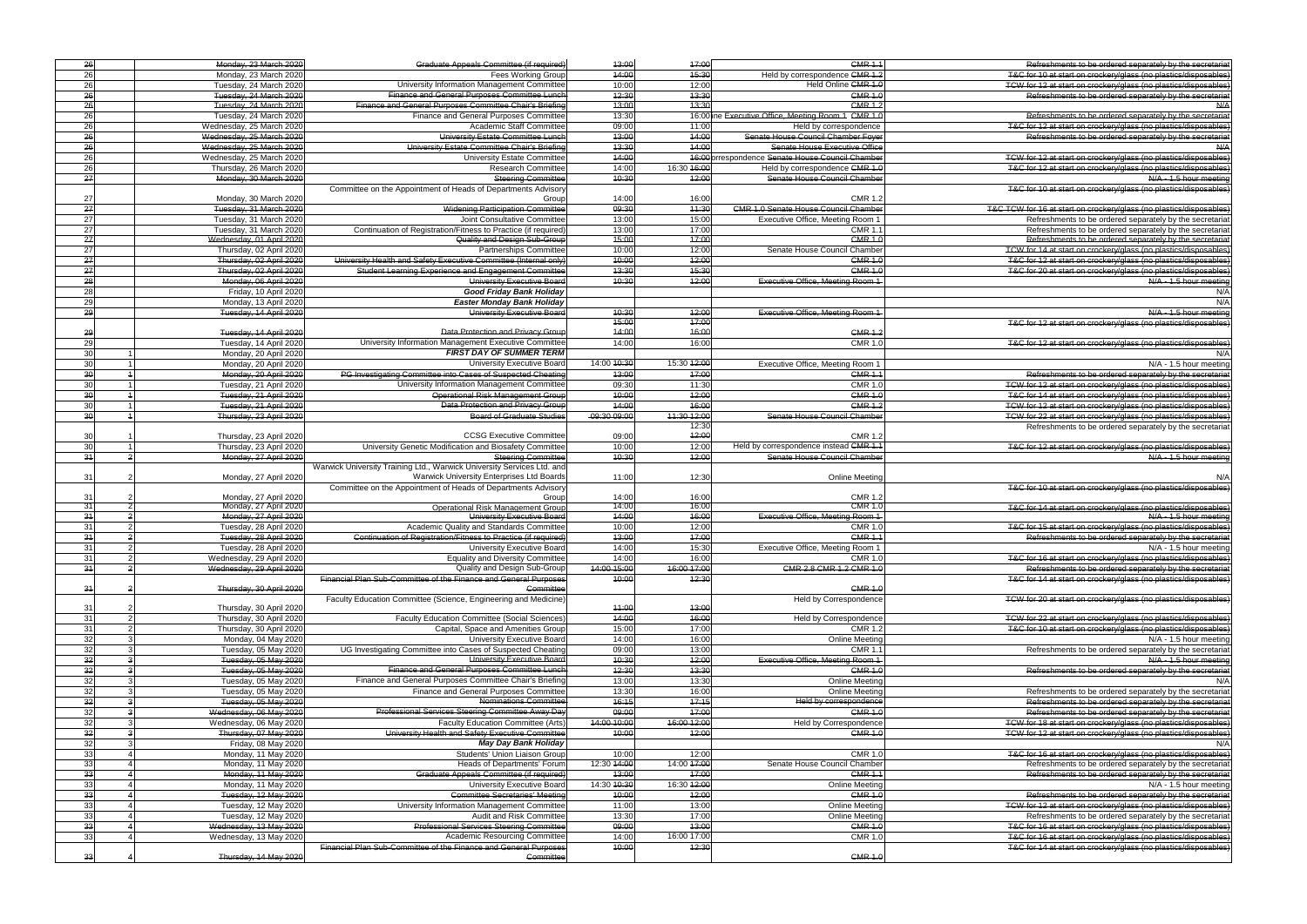| 33              | Thursday, 14 May 2020   | <b>Partnerships Committee</b>                                          | 10:00       | 12:00       | Senate House Council Chamber       | TCW for 14 at start on crockery/glass (no plastics/disposables) |
|-----------------|-------------------------|------------------------------------------------------------------------|-------------|-------------|------------------------------------|-----------------------------------------------------------------|
| $\overline{33}$ | Thursday, 14 May 2020   | Board of the Faculty of Social Sciences Lunch                          | 12:00       | 44:00       | Cancelled                          | Refreshments to be ordered separately by the secretariat        |
| 33              | Thursday, 14 May 2020   | Board of the Faculty of Social Sciences                                | 14:00       | 46:00       | <b>Held by Correspondence</b>      | TCW for 20 at start on crockery/glass (no plastics/disposables) |
|                 |                         |                                                                        |             |             |                                    |                                                                 |
| 34              | Monday, 18 May 2020     | <b>University Executive Board</b>                                      | 10:30       | 12:00       | <b>Online Meeting</b>              | N/A - 1.5 hour meeting                                          |
| 34              | Monday, 18 May 2020     | Board of the Faculty of Science, Engineering and Medicine Lunch        | 12:00       | 44:00       | <b>CMR 1.0</b>                     | Refreshments to be ordered separately by the secretariat        |
| 34              | Monday, 18 May 2020     | PG Investigating Committee into Cases of Suspected Cheating            | 13:00       | 47:00       | <b>CMR 1.1</b>                     | Refreshments to be ordered separately by the secretariat        |
| 34              | Monday, 18 May 2020     | Board of the Faculty of Science, Engineering and Medicine              | 44:00       | 16:00       | <b>Held by Correspondence</b>      | T&C for 20 at start on crockery/glass (no plastics/disposables) |
|                 |                         |                                                                        |             |             |                                    |                                                                 |
| 34              | Tuesday, 19 May 2020    | Warwick Enterprises (Australia) Pty Ltd Board                          | 08:00       | 09:00       | <b>Online Meeting</b>              | N/A                                                             |
| 34              | Tuesday, 19 May 2020    | <b>Widening Participation Committee</b>                                | 09:30       | 11:30       | <b>Online Meeting</b>              | TCW for 16 at start on crockery/glass (no plastics/disposables) |
| 34              | Tuesday, 19 May 2020    | Board of the Faculty of Arts (including working lunch)                 | 42:00       | 44:30       | Held by Correspondence             | TCW for 20 at start on crockery/glass (no plastics/disposables) |
| 34              |                         | Lord Bhattacharyya Family Trust Fund (including working lunch          | 12:00       | 13:00       |                                    | Refreshments to be ordered separately by the secretariat        |
|                 | Tuesday, 19 May 2020    |                                                                        |             |             | <b>Online Meeting</b>              |                                                                 |
| 34              | Tuesday, 19 May 2020    | Trustees of the University of Warwick Foundation Fund                  | 13:00       | 14:00       | <b>Online Meeting</b>              | TCW for 10 at start on crockery/glass (no plastics/disposables) |
| 34              | Tuesday, 19 May 2020    | <b>Remuneration Committee</b>                                          | 44:30       | 46:30       | Senate House New Room              | TCW for 10 at start on crockery/glass (no plastics/disposables) |
| $\overline{34}$ | Tuesday, 19 May 2020    | <b>Council Strategic Discussion Topic</b>                              | 17:00       | 49:00       | Senate House Council Chamber       | Refreshments to be ordered separately by the secretarial        |
|                 |                         |                                                                        |             |             |                                    |                                                                 |
| 34              | Tuesday, 19 May 2020    | <b>Council Dinner</b>                                                  | 19:15       | 21:30       | <b>TBC</b>                         | Refreshments to be ordered separately by the secretarial        |
| 34              | Wednesday, 20 May 2020  | <b>COUNCIL</b>                                                         | 09:00       | 13:00       | <b>Online Meeting</b>              | Refreshments to be ordered separately by the secretariat        |
| 34              | Wednesday, 20 May 2020  | Council Lunch                                                          | 13:00       | 44:00       | Senate House Council Chamber Foyer | Refreshments to be ordered separately by the secretariat        |
| 34              | Wednesday, 20 May 2020  | <b>Fundraising Ethics Committee</b>                                    | 13:30 14:00 | 15:30 16:00 | Senate House Council Chamber       | TCW for 10 at start on crockery/glass (no plastics/disposables) |
|                 |                         |                                                                        |             |             |                                    |                                                                 |
|                 |                         | <b>CCSG Executive Committee</b>                                        | 09:00       | 12:30       | Online Meeting                     | Refreshments to be ordered separately by the secretariat        |
| 34              | Thursday, 21 May 2020   |                                                                        |             | 42:00       |                                    |                                                                 |
|                 |                         | Financial Plan Sub-Committee of the Finance and General Purposes       | 40:00       | 12:30       |                                    | T&C for 14 at start on crockery/glass (no plastics/disposables) |
| 34              | Thursday, 21 May 2020   | Committee                                                              |             |             | <b>CMR 1.0</b>                     |                                                                 |
| 34              |                         | Student Learning Experience and Engagement Committee                   | 13:30       | 15:30       | <b>Online Meeting</b>              | T&C for 20 at start on crockery/glass (no plastics/disposables) |
|                 | Thursday, 21 May 2020   |                                                                        |             |             |                                    |                                                                 |
| 35              | Monday, 25 May 2020     | <b>Spring Bank Holiday</b>                                             |             |             |                                    | N/A                                                             |
| $\overline{35}$ | Tuesday, 26 May 2020    | Academic Quality and Standards Committee                               | 13:00 10:00 | 15:00 12:00 | <b>CMR 1.0</b>                     | T&C for 15 at start on crockery/glass (no plastics/disposables) |
| 35              | Tuesday, 26 May 2020    | University Executive Board                                             | 10:30       | 12:00       | <b>Online Meeting</b>              | N/A - 1.5 hour meeting                                          |
|                 |                         |                                                                        |             | 42:00       |                                    |                                                                 |
| 35              | Wednesday, 27 May 2020  | University Executive Board                                             | 40:30       |             | Executive Office, Meeting Room 1   | N/A - 1.5 hour meeting                                          |
| 35              | Thursday, 28 May 2020   | University Health and Safety Executive Committee                       | 10:00       | 12:00       | <b>CMR 1.0</b>                     | T&C for 12 at start on crockery/glass (no plastics/disposables) |
| 35              | Thursday, 28 May 2020   | Capital, Space and Amenities Group                                     | 15:00       | 17:00       | <b>CMR 1.2</b>                     | T&C for 10 at start on crockery/glass (no plastics/disposables) |
| $\overline{36}$ | Monday, 01 June 2020    | <b>Senate Steering Committee</b>                                       | 10:30       | 12:00       | <b>Online Meeting</b>              | N/A - 1.5 hour meeting                                          |
|                 |                         |                                                                        |             |             |                                    |                                                                 |
| 36              | Monday, 01 June 2020    | <b>Fees Working Group</b>                                              | 14:00       | 15:30       | By Correspondence                  | T&C for 10 at start on crockery/glass (no plastics/disposables) |
|                 |                         | Academic Resourcing Committee Meeting with Heads of Departments        | 16:00       | 17:00       | <b>CMR 1.0</b>                     |                                                                 |
| 36              | Monday, 01 June 2020    |                                                                        |             |             |                                    | N/A - 1 hour meeting                                            |
| 36              | Tuesday, 02 June 2020   | University Information Management Executive Committee                  | 12:00       | 14:00       | <b>Online Meeting</b>              | T&C for 12 at start on crockery/glass (no plastics/disposables) |
|                 |                         |                                                                        |             |             |                                    |                                                                 |
| 36              | Tuesday, 02 June 2020   | Research Governance and Ethics Committee                               | 15:00       | 17:00       | Online Meeting                     | T&C for 12 at start on crockery/glass (no plastics/disposables) |
| 36              | Wednesday, 03 June 2020 | <b>Academic Staff Committee</b>                                        | 09:00       | 11:00       | <b>CMR 1.0</b>                     | T&C for 12 at start on crockery/glass (no plastics/disposables) |
| 36              | Wednesday, 03 June 2020 | University Health and Safety Executive Committee                       | 15:00       | 17:00       | Executive Office, Meeting Room 1   | T&C for 12 at start on crockery/glass (no plastics/disposables) |
| 36              | Wednesday, 03 June 2020 | Quality and Design Sub-Group                                           | 15:00       | 47:00       | <b>CMR 1.0</b>                     | Refreshments to be ordered separately by the secretariat        |
|                 |                         |                                                                        |             |             |                                    |                                                                 |
| $\overline{36}$ | Thursday, 04 June 2020  | <b>Board of Graduate Studies</b>                                       | 09:30 09:00 | 11:30 42:00 | <b>Online Meeting</b>              | TCW for 22 at start on crockery/glass (no plastics/disposables) |
|                 |                         | Financial Plan Sub-Committee of the Finance and General Purposes       | 10:00       | 12:30       |                                    | T&C for 14 at start on crockery/glass (no plastics/disposables) |
|                 |                         |                                                                        |             |             |                                    |                                                                 |
|                 |                         |                                                                        |             |             |                                    |                                                                 |
| 36              | Thursday, 04 June 2020  | Committee                                                              |             |             | <b>CMR 1.0</b>                     |                                                                 |
| 36              | Thursday, 04 June 2020  | <b>Research Committee</b>                                              | 14:00       | 16:30 16:00 | <b>CMR 1.0</b>                     | T&C for 12 at start on crockery/glass (no plastics/disposables) |
| 37              | Monday, 08 June 2020    | <b>Art Collection Committee</b>                                        | 10:00       | 42:00       | <b>CMR 1.2</b>                     | T&C for 10 at start on crockery/glass (no plastics/disposables) |
|                 |                         |                                                                        |             |             |                                    | N/A                                                             |
|                 |                         |                                                                        |             |             |                                    |                                                                 |
| 37              | Monday, 08 June 2020    | Extended Leaders Forum (Formerly Heads of Departments' Forum           | 12:30       | 13:30       | Microsoft Teams Live Event         |                                                                 |
| $\frac{1}{4}$   | Monday, 08 June 2020    | Graduate Appeals Committee (if required)                               | 43:00       | 17:00       | <b>CMR 1.1</b>                     | Refreshments to be ordered separately by the secretariat        |
| 37              | Monday, 08 June 2020    | University Executive Board                                             | 14:30 10:30 | 16:00 12:00 | <b>Online Meeting</b>              | N/A - 1.5 hour meeting                                          |
|                 |                         |                                                                        |             |             |                                    |                                                                 |
| 37              | Monday, 08 June 2020    | <b>CCSG Steering Committee</b>                                         | 13:00       | 17:00       | CMR 1.2 CCSG Venue                 | Refreshments to be ordered separately by the secretariat        |
| 37              | Monday, 08 June 2020    | <b>Education Committee</b>                                             | 14:00       | 15:30 17:00 | Online Meeting CMR 1.0             | T&C for 20 at start on crockery/glass (no plastics/disposables) |
| 37              | Tuesday, 09 June 2020   | UG Investigating Committee into Cases of Suspected Cheating            | 09:00       | 13:00       | <b>CMR 1.1</b>                     | Refreshments to be ordered separately by the secretariat        |
| 37              | Tuesday, 09 June 2020   | <b>Operational Risk Management Group</b>                               | 10:00       | 12:00       | <b>CMR 1.0</b>                     | T&C for 14 at start on crockery/glass (no plastics/disposables) |
|                 |                         |                                                                        |             |             |                                    | T&C for 14 at start on crockery/glass (no plastics/disposables) |
| 37              | Tuesday, 09 June 2020   | University of Warwick Science Business Innovation Centre Ltd           | 09:15       | 10:00       | <b>CMR 1.2</b>                     |                                                                 |
| 37              | Tuesday, 09 June 2020   | University of Warwick Science Park Innovation Centre Ltd.              | 10:00       | 10:45       | <b>CMR 1.2</b>                     | N/A - refreshments from previous meeting                        |
| 37              | Tuesday, 09 June 2020   | University of Warwick Science Park Board                               | 10:45       | 11:45       | $CMR$ 1.2                          | N/A - refreshments from previous meeting                        |
| 37              | Tuesday, 09 June 2020   | University of Warwick Science Park Concepts Ltd                        | 12:00       | 12:30       | <b>CMR 1.2</b>                     | T&C for 14 at start on crockery/glass (no plastics/disposables) |
| 37              | Tuesday, 09 June 2020   | Warwick Learning Limited                                               |             | 14:00       | <b>CMR 1.2</b>                     | N/A - refreshments from previous meeting                        |
|                 |                         |                                                                        | 12:30       |             |                                    |                                                                 |
| 37              | Tuesday, 09 June 2020   | University Information Management Committee                            | 14:00       | 16:00       | <b>CMR 1.0</b>                     | TCW for 12 at start on crockery/glass (no plastics/disposables) |
|                 |                         | Data Protection and Privacy Group                                      | 45:00       | 47:00       |                                    | T&C for 12 at start on crockery/glass (no plastics/disposables) |
| 37              | Tuesday, 09 June 2020   |                                                                        | 14:00       | 16:00       | <b>CMR 1.2</b>                     |                                                                 |
| 37              | Wednesday, 10 June 2020 | Financial Control and Compliance Group                                 | 10:00       | 12:30       | <b>Online Meeting</b>              | T&C for 10 at start on crockery/glass (no plastics/disposables) |
|                 |                         |                                                                        |             |             |                                    |                                                                 |
| 37              | Wednesday, 10 June 2020 | University Health and Safety Committee                                 | 10:00       | 12:00       | <b>CMR 1.0</b>                     | T&C for 20 at start on crockery/glass (no plastics/disposables) |
| 37              | Wednesday, 10 June 2020 | <b>SENATE</b>                                                          | 14:00       | 16:30       | <b>Online Meeting</b>              | Refreshments to be ordered separately by the secretariat        |
| 37              | Thursday, 11 June 2020  | Warwick Enterprises (Australia) Pty Ltd Board                          | 08:00       | 09:00       | <b>CMR 2.8</b>                     | N/A - 1 hour meeting                                            |
|                 |                         |                                                                        | 40:00       |             |                                    |                                                                 |
|                 |                         | Financial Plan Sub-Committee of the Finance and General Purposes       |             | 12:00       |                                    | T&C for 14 at start on crockery/glass (no plastics/disposables) |
| 37              | Thursday, 11 June 2020  | Committee                                                              |             |             | <b>CMR 1.0</b>                     |                                                                 |
| 37              | Thursday, 11 June 2020  | University Genetic Modification and Biosafety Committee                | 40:00       | 12:00       | <b>CMR 1.1</b>                     | TCW for 12 at start on crockery/glass (no plastics/disposables) |
| 37              | Thursday, 11 June 2020  | <b>Investment Sub-Committee</b>                                        | 12:30       | 14:30       | <b>Online Meeting</b>              | T&C for 10 at start on crockery/glass (no plastics/disposables) |
|                 |                         | Warwick University Training Ltd., Warwick University Services Ltd. and |             |             |                                    |                                                                 |
|                 |                         |                                                                        |             |             |                                    |                                                                 |
| 37              | Thursday, 11 June 2020  | Warwick University Enterprises Ltd Boards                              | 15:00 15:30 | 17:00       | <b>CMR 1.2</b>                     | N/A - 1.5 hour meeting                                          |
| 37              | Friday, 12 June 2020    | University of Warwick Science Business Innovation Centre Ltd           | 09:30       | 10:15       | <b>CMR 1.2</b>                     | TCW for 14 at start on crockery/glass (no plastics/disposables) |
| 37              | Friday, 12 June 2020    | University of Warwick Science Park Innovation Centre Ltd.              | 10:15       | 11:00       | <b>CMR 1.2</b>                     | N/A - refreshments from previous meeting                        |
| 37              | Friday, 12 June 2020    | University of Warwick Science Park Board                               | 11:00       |             | <b>CMR 1.2</b>                     |                                                                 |
|                 |                         |                                                                        |             | 42:00       |                                    | N/A - refreshments from previous meeting                        |
| 37              | Friday, 12 June 2020    | University of Warwick Science Park Concepts Ltd                        | 13:00       | 43:30       | <b>CMR 1.2</b>                     | TCW for 14 at start on crockery/glass (no plastics/disposables) |
| 37              | Friday, 12 June 2020    | <b>Warwick Learning Limited</b>                                        | 13:30       | 15:00       | <b>CMR 1.2</b>                     | N/A - refreshments from previous meeting                        |
| 38              | Monday, 15 June 2020    | University Executive Board                                             | 10:00 10:30 | 12:00       | <b>Online Meeting</b>              | N/A - 1.5 hour meeting                                          |
|                 |                         |                                                                        |             |             |                                    |                                                                 |
| 38              | Monday, 15 June 2020    | University Executive Board (Finance)                                   | 13:00       | 15:00       | <b>Online Meeting</b>              | T&C for 10 at start on crockery/glass (no plastics/disposables) |
| မွှ             | Monday, 15 June 2020    | PG Investigating Committee into Cases of Suspected Cheating            | 13:00       | 17:00       | <b>CMR 1.1</b>                     | Refreshments to be ordered separately by the secretariat        |
| ക്              | Tuesday, 16 June 2020   | <b>Aegrotat Committee</b>                                              | 09:00       | 43:00       | <b>CMR 1.2</b>                     | TCW for 12 at start on crockery/glass (no plastics/disposables) |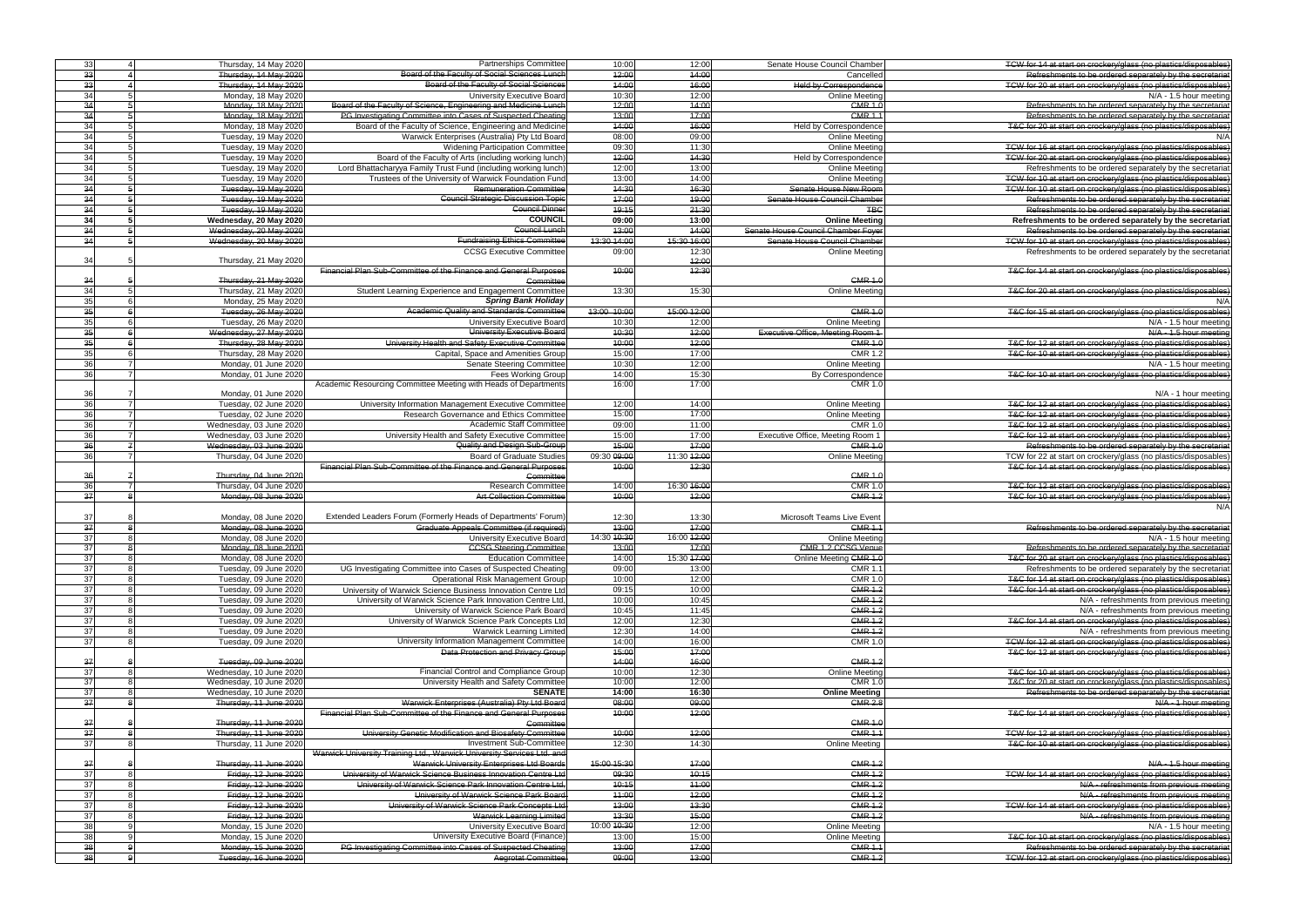| Refreshments to be ordered separately by the secretariat                                                             |
|----------------------------------------------------------------------------------------------------------------------|
| T&C for 16 at start on crockery/glass (no plastics/disposables)                                                      |
| Refreshments to be ordered separately by the secretariat                                                             |
| Refreshments to be ordered separately by the secretariat                                                             |
| N/A - 1.5 hour meeting                                                                                               |
| T&C for 10 at start on crockery/glass (no plastics/disposables)                                                      |
| Refreshments to be ordered separately by the secretariat                                                             |
| TCW for 16 at start on crockery/glass (no plastics/disposables)                                                      |
|                                                                                                                      |
| T&C for 10 at start on crockery/glass (no plastics/disposables)                                                      |
| Refreshments to be ordered separately by the secretariat                                                             |
| N/A                                                                                                                  |
| Refreshments to be ordered separately by the secretariat                                                             |
| Refreshments to be ordered separately by the secretariat                                                             |
| $N/A - 1.5$ hour meeting                                                                                             |
| T&C for 22 at start on crockery/glass (no plastics/disposables)                                                      |
| Refreshments to be ordered separately by the secretariat                                                             |
|                                                                                                                      |
| N/A                                                                                                                  |
| TCW for 12 at start on crockery/glass (no plastics/disposables)                                                      |
| T&C for 22 at start on crockery/glass (no plastics/disposables)                                                      |
|                                                                                                                      |
| T&C for 22 at start on crockery/glass (no plastics/disposables)                                                      |
| N/A                                                                                                                  |
| N/A - 1 hour meeting                                                                                                 |
| N/A - 1.5 hour meeting                                                                                               |
| Refreshments to be ordered separately by the secretariat                                                             |
| T&C for 12 at start on crockery/glass (no plastics/disposables)                                                      |
| Refreshments to be ordered separately by the secretariat                                                             |
| Refreshments to be ordered separately by the secretariat                                                             |
| TCW for 12 at start on crockery/glass (no plastics/disposables)                                                      |
| T&C for 10 at start on crockery/glass (no plastics/disposables)                                                      |
| N/A                                                                                                                  |
|                                                                                                                      |
|                                                                                                                      |
| Refreshments to be ordered separately by the secretariat                                                             |
| N/A - 1.5 hour meeting                                                                                               |
| T&C for 10 at start on crockery/glass (no plastics/disposables)                                                      |
| N/A                                                                                                                  |
| TCW for 12 at start on crockery/glass (no plastics/disposables)                                                      |
|                                                                                                                      |
| T&C for 10 at start on crockery/glass (no plastics/disposables)                                                      |
| N/A                                                                                                                  |
|                                                                                                                      |
| Refreshments to be ordered separately by the secretariat                                                             |
| Refreshments to be ordered separately by the secretariat                                                             |
| Refreshments to be ordered separately by the secretariat                                                             |
| T&C for 12 at start on crockery/glass (no plastics/disposables)                                                      |
|                                                                                                                      |
| Refreshments to be ordered separately by the secretariat                                                             |
| Refreshments to be ordered separately by the secretariat                                                             |
| N/A - 1.5 hour meeting                                                                                               |
| Refreshments to be ordered separately by the secretariat                                                             |
| T&C for 12 at start on crockery/glass (no plastics/disposables)                                                      |
| A/A                                                                                                                  |
| N/A                                                                                                                  |
| N/A                                                                                                                  |
| A/A                                                                                                                  |
| N/A                                                                                                                  |
| N/A                                                                                                                  |
|                                                                                                                      |
| N/A - 1.5 hour meeting                                                                                               |
| N/A                                                                                                                  |
| A/A                                                                                                                  |
| N/A                                                                                                                  |
| T&C for 12 at start on crockery/glass (no plastics/disposables)                                                      |
| N/A - 1.5 hour meeting                                                                                               |
| N/A                                                                                                                  |
|                                                                                                                      |
| Refreshments to be ordered separately by the secretariat                                                             |
| Refreshments to be ordered separately by the secretariat                                                             |
| Refreshments to be ordered separately by the secretariat                                                             |
| N/A - 1.5 hour meeting                                                                                               |
| Refreshments to be ordered separately by the secretariat                                                             |
| TCW for 12 at start on crockery/glass (no plastics/disposables)                                                      |
| N/A - 1.5 hour meeting                                                                                               |
| N/A - 1.5 hour meeting                                                                                               |
|                                                                                                                      |
| Refreshments to be ordered separately by the secretariat<br>Refreshments to be ordered separately by the secretariat |

|                 |                 |                         | <b>Professional Services Steering Committee Away Day</b>               | 08:30       | 47:30         | <b>CMR 1.0</b>                       |                                                                 |
|-----------------|-----------------|-------------------------|------------------------------------------------------------------------|-------------|---------------|--------------------------------------|-----------------------------------------------------------------|
| 38              |                 | Tuesday, 16 June 2020   |                                                                        | 09:00       | 47:00         |                                      | Refreshments to be ordered separately by the secretariat        |
| 38              |                 | Wednesday, 17 June 2020 | <b>Academic Resourcing Committee</b>                                   | 14:00       | 16:00 17:00   | <b>Online Meeting</b>                | T&C for 16 at start on crockery/glass (no plastics/disposables) |
| 38              |                 | Thursday, 18 June 2020  | Joint Consultative Committee                                           | 14:00       | 16:00         | <b>CMR 1.2</b>                       | Refreshments to be ordered separately by the secretariat        |
| 38              |                 | Friday, 19 June 2020    | <b>UPS Trustee Board</b>                                               | 09:00       | 14:00 13:00   | CMR 1.1 CMR 1.2                      | Refreshments to be ordered separately by the secretariat        |
| 39              | 10              | Monday, 22 June 2020    | Senate Steering Committee                                              | 10:30       | 11:30 - 12:00 | <b>Online Meeting</b>                | N/A - 1.5 hour meeting                                          |
|                 |                 |                         | Committee on the Appointment of Heads of Departments Advisory          |             |               |                                      | T&C for 10 at start on crockery/glass (no plastics/disposables) |
| 39              | 1 <sup>1</sup>  | Monday, 22 June 2020    | Group                                                                  | 14:00       | 16:00         | CMR 1.2                              |                                                                 |
| 39              | 10              | Tuesday, 23 June 2020   | <b>CCSG Steering Committee</b>                                         | 09:00       | 12:00         | <b>CMR 1.</b>                        | Refreshments to be ordered separately by the secretariat        |
| 39              | 10              | Tuesday, 23 June 2020   | <b>Widening Participation Committee</b>                                | 09:30       | 11:30         | <b>Online Meeting</b>                | TCW for 16 at start on crockery/glass (no plastics/disposables) |
| 39              | 10              | Tuesday, 23 June 2020   | <b>Honorary Degrees Committee</b>                                      | 11:30       | 12:30         | By Correspondence                    | T&C for 10 at start on crockery/glass (no plastics/disposables) |
| 39              | 10              | Tuesday, 23 June 2020   | Finance and General Purposes Committee Lunch                           | 12:30       | 43:30         | <b>CMR 1.0</b>                       | Refreshments to be ordered separately by the secretariat        |
| 39              | 10              | Tuesday, 23 June 2020   | Finance and General Purposes Committee Chair's Briefing                | 13:00       | 13:30         | Online Meeting                       | N/A                                                             |
| 39              | 10              | Tuesday, 23 June 2020   | Finance and General Purposes Committee                                 | 13:30       | 16:00         | <b>Online Meeting</b>                | Refreshments to be ordered separately by the secretariat        |
| 39              | 10              | Tuesday, 23 June 2020   | Nominations Committee                                                  | 16:15       | 17:15         | <b>Online Meeting</b>                | Refreshments to be ordered separately by the secretariat        |
|                 |                 |                         | Warwick University Training Ltd., Warwick University Services Ltd. and |             |               |                                      |                                                                 |
| 37              |                 | Wednesday, 24 June 2020 | Warwick University Enterprises Ltd Boards                              | 10:00       | 12:00         | <b>Online Meeting</b>                | N/A - 1.5 hour meeting                                          |
| 39              | 40              | Wednesday, 24 June 2020 | First Year Board of Examiners for the Faculty of Arts                  | 40:00       | 13:00         | <b>CMR 1.0</b>                       | T&C for 22 at start on crockery/glass (no plastics/disposables) |
| $\overline{39}$ | 40              | Wednesday, 24 June 2020 | University Estate Committee Lunch                                      | 13:00       | 44:00         | Senate House Council Chamber Foyer   | Refreshments to be ordered separately by the secretariat        |
| 39              | 10              | Wednesday, 24 June 2020 | University Estate Committee Chair's Briefing                           | 13:30       | 14:00         | <b>Online Meeting</b>                | N/A                                                             |
| 39              | 10              | Wednesday, 24 June 2020 | <b>University Estate Committee</b>                                     | 14:00       | 15:00-16:00   | <b>Online Meeting</b>                | TCW for 12 at start on crockery/glass (no plastics/disposables) |
|                 |                 |                         | First Year Board of Examiners for the Faculty of Science, Engineering  | 10:00       | 13:00         | <b>CMR 1.0</b>                       | T&C for 22 at start on crockery/glass (no plastics/disposables) |
| 39              | $\overline{16}$ | Thursday, 25 June 2020  | and Medicine                                                           |             |               |                                      |                                                                 |
| $\overline{39}$ | 40              | Thursday, 25 June 2020  | First Year Board of Examiners for the Faculty of Social Sciences       | 40:00       | 13:00         | S2.77 (Cowling)                      | T&C for 22 at start on crockery/glass (no plastics/disposables) |
| 39              | 1 <sup>1</sup>  | Saturday, 27 June 2020  | <b>LAST DAY OF SUMMER TERM</b>                                         |             |               |                                      | N/A                                                             |
| 40              |                 | Monday, 29 June 2020    | Warwick Enterprises (Australia) Pty Ltd Board                          | 08:00       | 09:00         | Online Meeting                       | N/A - 1 hour meeting                                            |
| 40              |                 | Monday, 29 June 2020    | University Executive Board                                             | 14:00 10:30 | 15:30 12:00   | <b>Online Meeting</b>                | N/A - 1.5 hour meeting                                          |
| 40              |                 | Monday, 29 June 2020    | Heads of Departments' Forum                                            | 14:00       | 17:00         | Senate House Council Chamber         | Refreshments to be ordered separately by the secretariat        |
| 40              |                 | Tuesday, 30 June 2020   | <b>Aegrotat Committee</b>                                              | 09:00       | 13:00         | <b>CMR 1.2</b>                       | T&C for 12 at start on crockery/glass (no plastics/disposables) |
| 40              |                 | Tuesday, 30 June 2020   | Audit and Risk Committee                                               | 14:00-13:30 | 16:30 17:00   | <b>Online Meeting</b>                | Refreshments to be ordered separately by the secretariat        |
| 40              |                 | Wednesday, 01 July 2020 | <b>SENATE</b>                                                          | 14:00       | 16:30         | <b>Online Meeting</b>                | Refreshments to be ordered separately by the secretariat        |
| 40              |                 | Thursday, 02 July 2020  | University Health and Safety Executive Committee (Internal only)       | 10:00       | 42:00         | <b>CMR 1.0</b>                       | TCW for 12 at start on crockery/glass (no plastics/disposables) |
| 40              |                 | Thursday, 02 July 2020  | Capital, Space and Amenities Group                                     | 15:00       | 17:00         | <b>CMR 1.2</b>                       | T&C for 10 at start on crockery/glass (no plastics/disposables) |
|                 |                 |                         |                                                                        |             |               |                                      | N/A                                                             |
| 41              |                 | Monday, 06 July 2020    | Extended Leaders Forum (Formerly Heads of Departments' Forum)          | 12:30       | 13:30         | Microsoft Teams Live Event           |                                                                 |
| 41              |                 |                         | Graduate Appeals Committee (if required)                               | 13:00       | 17:00         | <b>CMR 1.1</b>                       | Refreshments to be ordered separately by the secretariat        |
|                 |                 | Monday, 06 July 2020    |                                                                        |             |               |                                      |                                                                 |
| 41              |                 | Monday, 06 July 2020    | University Executive Board                                             | 14:30 10:30 | 16:00-12:00   | <b>Online Meeting</b>                | N/A - 1.5 hour meeting                                          |
| 41              |                 | Monday, 06 July 2020    | Fees Working Group                                                     | 14:00       | 15:30         | <b>CMR 1.2</b>                       | T&C for 10 at start on crockery/glass (no plastics/disposables) |
| 41              |                 | Tuesday, 07 July 2020   | Financial Plan Sub-Committee                                           | 10:00       | 11:30         | <b>Online Meeting</b>                | N/A                                                             |
| 41              |                 | Tuesday, 07 July 2020   | University Information Management Committee                            | 11:00       | 13:00         | <b>CMR 1.0</b>                       | TCW for 12 at start on crockery/glass (no plastics/disposables) |
| 44              |                 | Tuesday, 07 July 2020   | <b>Remuneration Committee</b>                                          | 14:30       | 16:30         | <b>CMR 1.1 Senate House New Room</b> | T&C for 10 at start on crockery/glass (no plastics/disposables) |
| 41              |                 | Tuesday, 07 July 2020   | <b>Council Strategic Discussion Topic</b>                              | 16:30 17:00 | 17:30 19:00   | <b>Online Meeting</b>                | N/A                                                             |
| 44              |                 | Tuesday, 07 July 2020   | <b>Council Dinner</b>                                                  | 19:15       | 21:30         | <b>TBC</b>                           | Refreshments to be ordered separately by the secretariat        |
| 41              |                 | Wednesday, 08 July 2020 | <b>COUNCIL</b>                                                         | 09:00       | 13:00         | <b>Online Meeting</b>                | Refreshments to be ordered separately by the secretariat        |
| 44              |                 | Wednesday, 08 July 2020 | <b>Council Lunch</b>                                                   | 13:00       | 44:00         | Senate House Council Chamber Foyer   | Refreshments to be ordered separately by the secretariat        |
| 41              |                 | Thursday, 09 July 2020  | University Genetic Modification and Biosafety Committee                | 10:00       | 12:00         | <b>CMR 1.1</b>                       | T&C for 12 at start on crockery/glass (no plastics/disposables) |
|                 |                 |                         |                                                                        |             |               |                                      |                                                                 |
| 41              |                 | Thursday, 09 July 2020  | Quality and Design Sub-Group                                           | 15:30 15:00 | 47:00         | <b>Online Meeting</b>                | Refreshments to be ordered separately by the secretariat        |
| 42              |                 | Monday, 13 July 2020    | Students' Union Liaison Group                                          | 10:00       | 12:00         | Meeting Room 2, Students' Union      | Refreshments to be ordered separately by the secretariat        |
| 42              |                 | Monday, 13 July 2020    | University Executive Board                                             | 14:00 10:30 | 15:30 42:00   | <b>Online Meeting</b>                | N/A - 1.5 hour meeting                                          |
| 42              |                 | Monday, 13 July 2020    | PG Investigating Committee into Cases of Suspected Cheating            | 13:00       | 47:00         | <b>CMR 1.1</b>                       | Refreshments to be ordered separately by the secretariat        |
| 42              |                 | Monday, 13 July 2020    | University Health and Safety Executive Committee (Internal only)       | 13:00       | 14:30         | <b>CMR 1.0</b>                       | T&C for 12 at start on crockery/glass (no plastics/disposables) |
| 42              |                 | Tuesday, 14 July 2020   | <b>Degree Congregation</b>                                             |             |               |                                      | n/a                                                             |
| 42              |                 | Wednesday, 15 July 2020 | <b>Degree Congregation</b>                                             |             |               |                                      | n/a                                                             |
| 42              |                 | Thursday, 16 July 2020  | <b>Degree Congregation</b>                                             |             |               |                                      | N/A                                                             |
| 42              |                 | Friday, 17 July 2020    | <b>Degree Congregation</b>                                             |             |               |                                      | n/a                                                             |
| 42              |                 | Saturday, 18 July 2020  | <b>Degree Congregation</b>                                             |             |               |                                      | N/A                                                             |
| 43              |                 | Monday, 20 July 2020    | <b>Degree Congregation</b>                                             |             |               |                                      | N/A                                                             |
| 43              |                 | Monday, 20 July 2020    | University Executive Board                                             | 14:00 10:30 | 15:30 12:00   | <b>Online Meeting</b>                |                                                                 |
|                 |                 |                         |                                                                        |             |               |                                      | N/A - 1.5 hour meeting                                          |
| 43              |                 | Tuesday, 21 July 2020   | Financial Plan Sub-Committee                                           | 15:00       | 17:00         | <b>Online Meeting</b>                | N/A                                                             |
| 43              |                 | Tuesday, 21 July 2020   | <b>Degree Congregation</b>                                             |             |               |                                      | N/A                                                             |
| 43              |                 | Wednesday, 22 July 2020 | <b>Degree Congregation</b>                                             |             |               |                                      | N/A                                                             |
| 43              |                 | Thursday, 23 July 2020  | University Health and Safety Executive Committee (Internal only)       | 40:00       | 42:00         | <b>CMR 1.0</b>                       | T&C for 12 at start on crockery/glass (no plastics/disposables) |
| 44              |                 | Monday, 27 July 2020    | <b>Steering Committee</b>                                              | 10:30       | 12:00         | Senate House Council Chamber         | N/A - 1.5 hour meeting                                          |
|                 |                 |                         |                                                                        |             |               |                                      | N/A                                                             |
| 44              |                 | Monday, 27 July 2020    | Extended Leaders Forum (Formerly Heads of Departments' Forum)          | 12:30       | 13:30         | <b>Teams Live Event</b>              |                                                                 |
| 44              |                 | Tuesday, 28 July 2020   | UG Investigating Committee into Cases of Suspected Cheating            | 09:00       | 13:00         | <b>CMR 1.1</b>                       | Refreshments to be ordered separately by the secretariat        |
| 44              |                 | Tuesday, 28 July 2020   | Undergraduate Appeals Committee (if required)                          | 10:00       | 12:30         | CMR 1.2-CMR 1.1                      | Refreshments to be ordered separately by the secretariat        |
| 44              |                 | Wednesday, 29 July 2020 | Undergraduate Appeals Committee (if required)                          | 10:00       | 12:30         | <b>CMR 1.1</b>                       | Refreshments to be ordered separately by the secretariat        |
| 45              |                 | Monday, 03 August 2020  | University Executive Board                                             | 10:30       | 12:00         | Executive Office, Meeting Room 1     | N/A - 1.5 hour meeting                                          |
| 45              |                 | Monday, 03 August 2020  | Quality and Design Sub-Group                                           | 14:00       | 16:00         | <b>CMR 1.0</b>                       | Refreshments to be ordered separately by the secretariat        |
| 45              |                 | Tuesday, 04 August 2020 | University Information Management Committee                            | 11:00       | 13:00         | <b>CMR 1.0</b>                       | TCW for 12 at start on crockery/glass (no plastics/disposables) |
| 46              |                 | Monday, 10 August 2020  | University Executive Board                                             | 10:30       | 12:00         | Executive Office, Meeting Room 1     | $N/A - 1.5$ hour meeting                                        |
| 47              |                 | Monday, 17 August 2020  | University Executive Board                                             | 10:30       | 12:00         | Executive Office, Meeting Room 1     | N/A - 1.5 hour meeting                                          |
| 47              |                 | Monday, 17 August 2020  | PG Investigating Committee into Cases of Suspected Cheating            | 13:00       | 17:00         | <b>CMR 1.1</b>                       | Refreshments to be ordered separately by the secretariat        |
| 47              |                 |                         | Undergraduate Appeals Committee (if required)                          |             | 12:30         | <b>CMR 1.1</b>                       | Refreshments to be ordered separately by the secretariat        |
|                 |                 | Tuesday, 18 August 2020 |                                                                        | 10:00       |               |                                      |                                                                 |